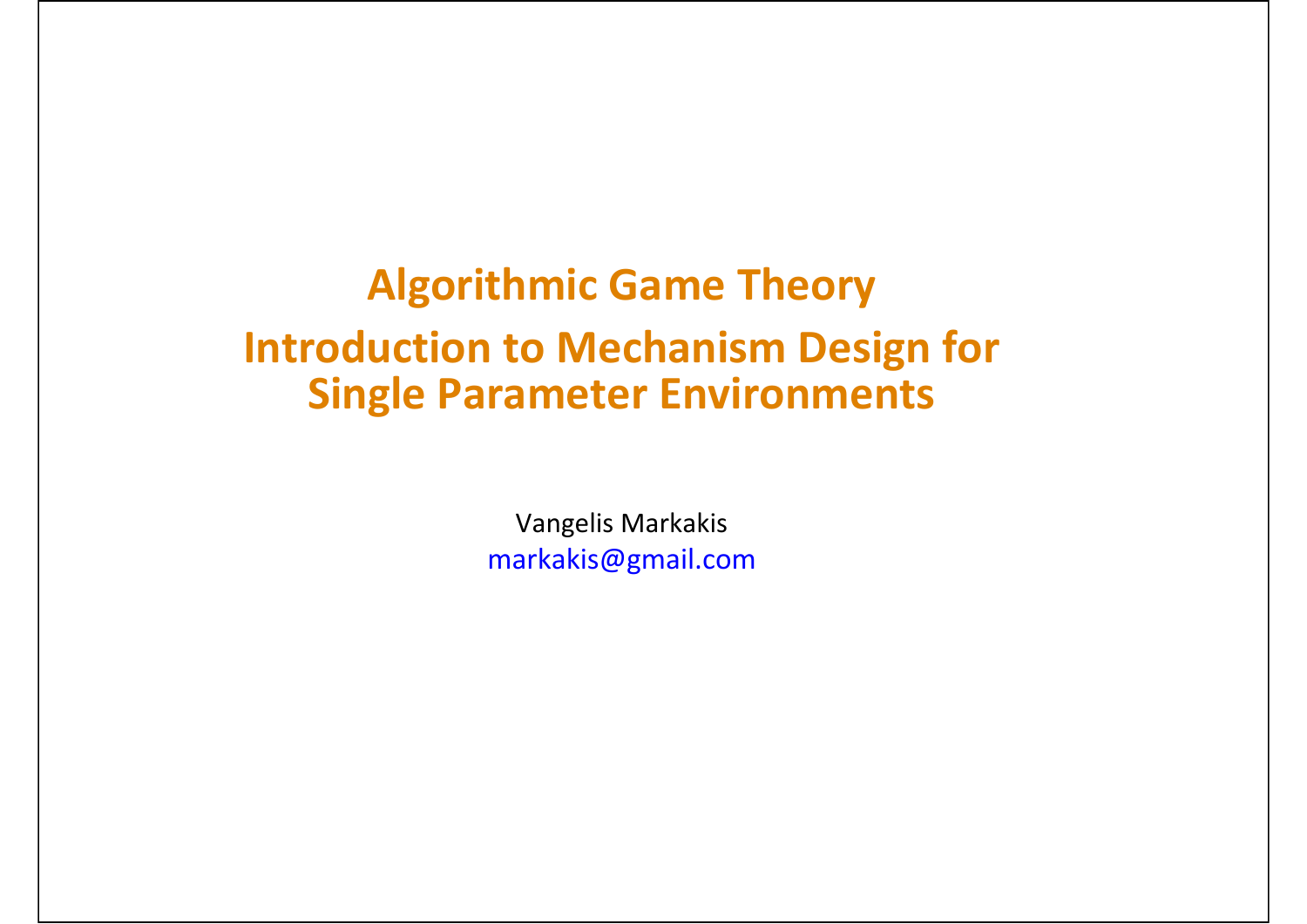### Mechanism Design

- What is mechanism design?
- It can be seen as reverse game theory
- $\bullet$  Main goal: design the rules of <sup>a</sup> game so as to
	- avoid strategic behavior by the players
	- • and more generally, enforce <sup>a</sup> certain behavior for the players or other desirable properties
- Applied to problems where <sup>a</sup> "social choice" needs to be made
	- i.e., an aggregation of individual preferences to <sup>a</sup> single joint decision
- strategic behavior <sup>=</sup> declaring false preferences in order to gain <sup>a</sup> higher utility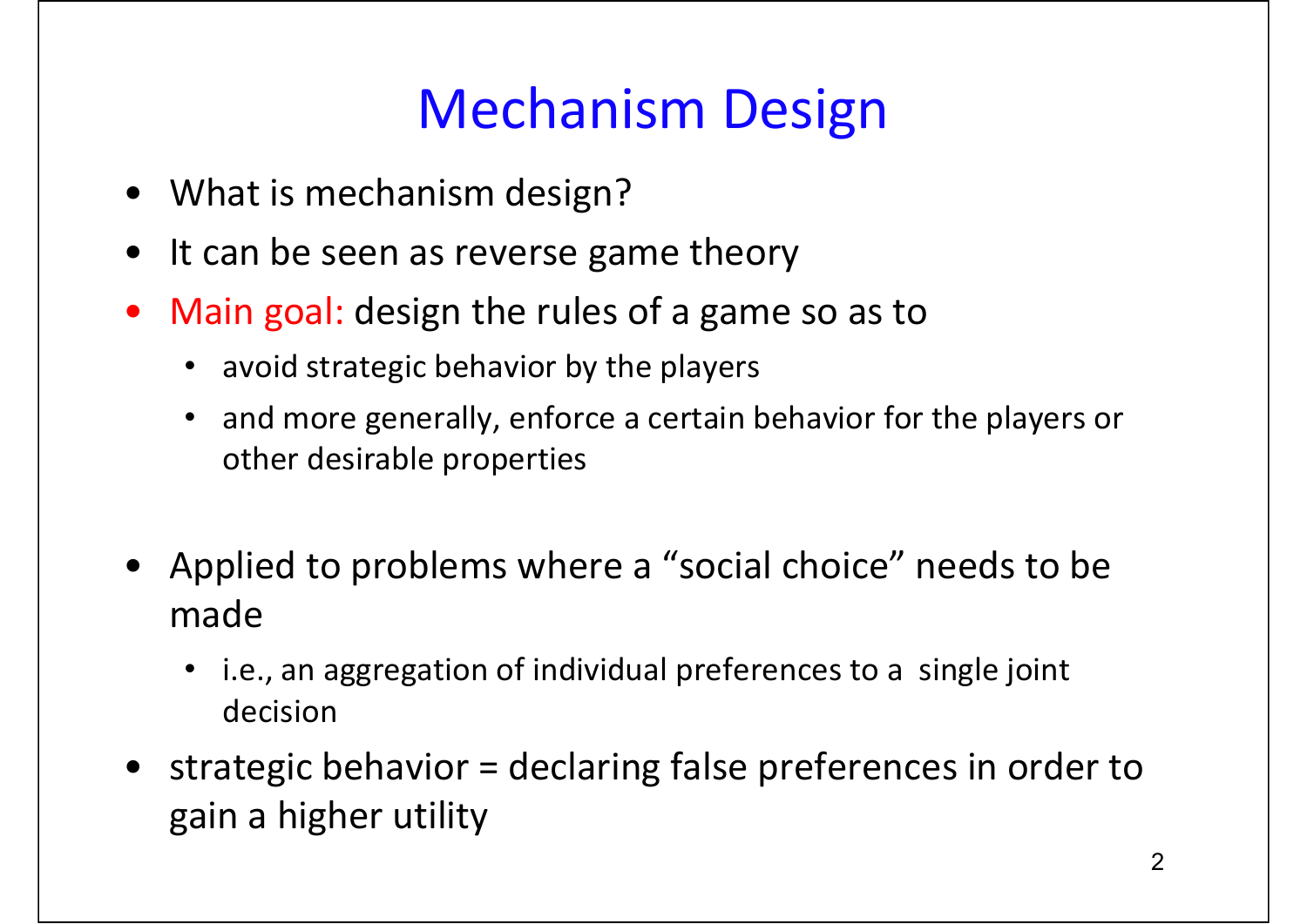## Examples

#### • Elections

- Parliamentary elections, committee elections, council elections, etc
- A set of voters
- A set of candidates
- Each voter expresses preferences according to the election rules
	- E.g., by specifying his single top choice, or by specifying his first few choices, or by submitting <sup>a</sup> full ranking of the candidates
- Social choice: can be a single candidate (single-winner election) or <sup>a</sup> set of candidates (multi‐winner election) or a ranking of the candidates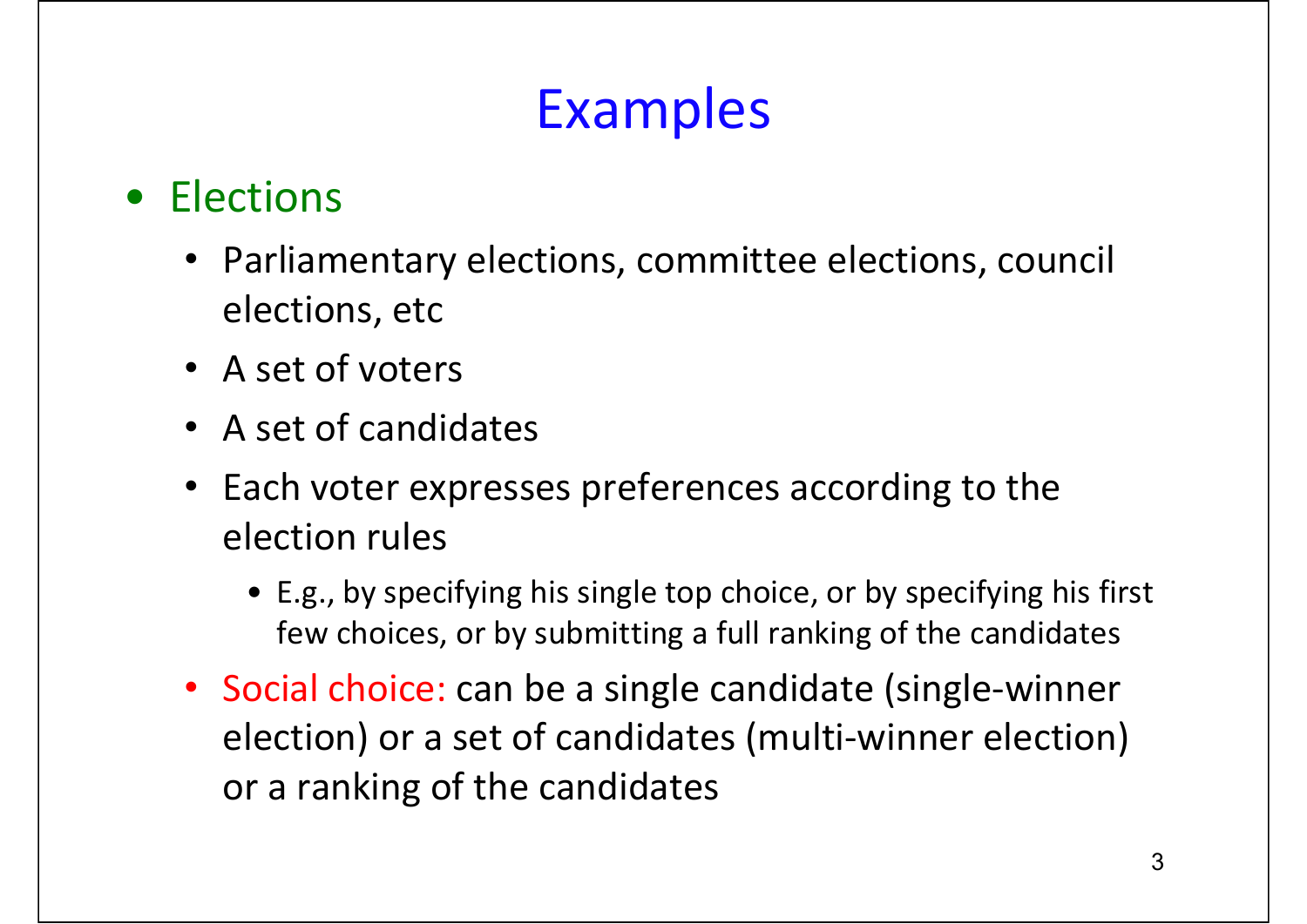## Examples

- Auctions
	- An auctioneer with some items for sale
	- A set of bidders express preferences (offers) over items
		- Or combinations of items
	- Preferences are submitted either through <sup>a</sup> valuation function, or according to some bidding language
	- Social choice: allocation of items to the bidders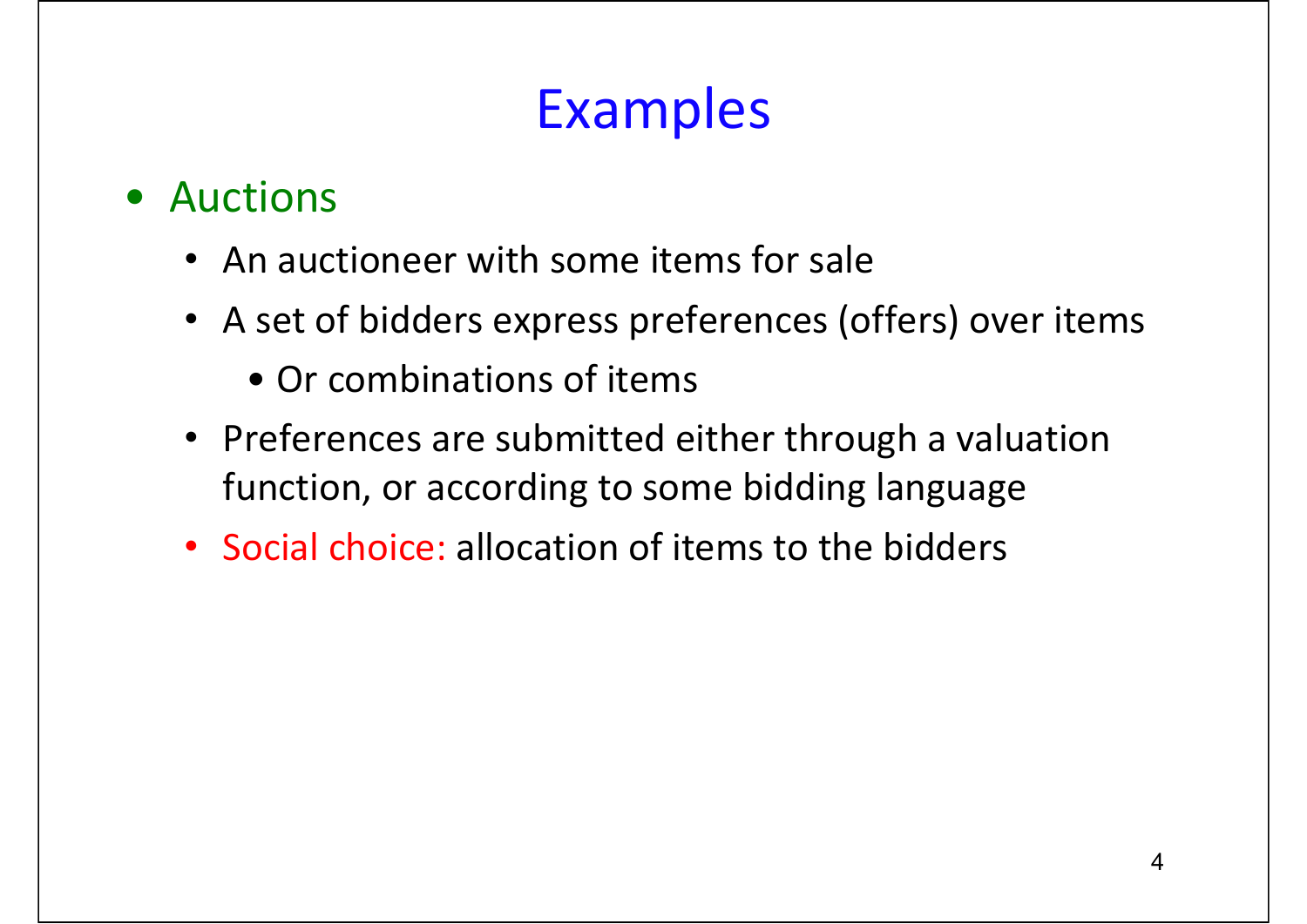### Examples

- Government policy making and referenda
	- A municipality is considering implementing <sup>a</sup> public project
	- Q1: Should we build <sup>a</sup> new road, <sup>a</sup> library or <sup>a</sup> tennis court?
	- Q2: If we build <sup>a</sup> library where shall we build it?
	- Citizens can express their preferences in an online survey or <sup>a</sup> referendum
	- Social choice: the decision of the municipality on what and where to implement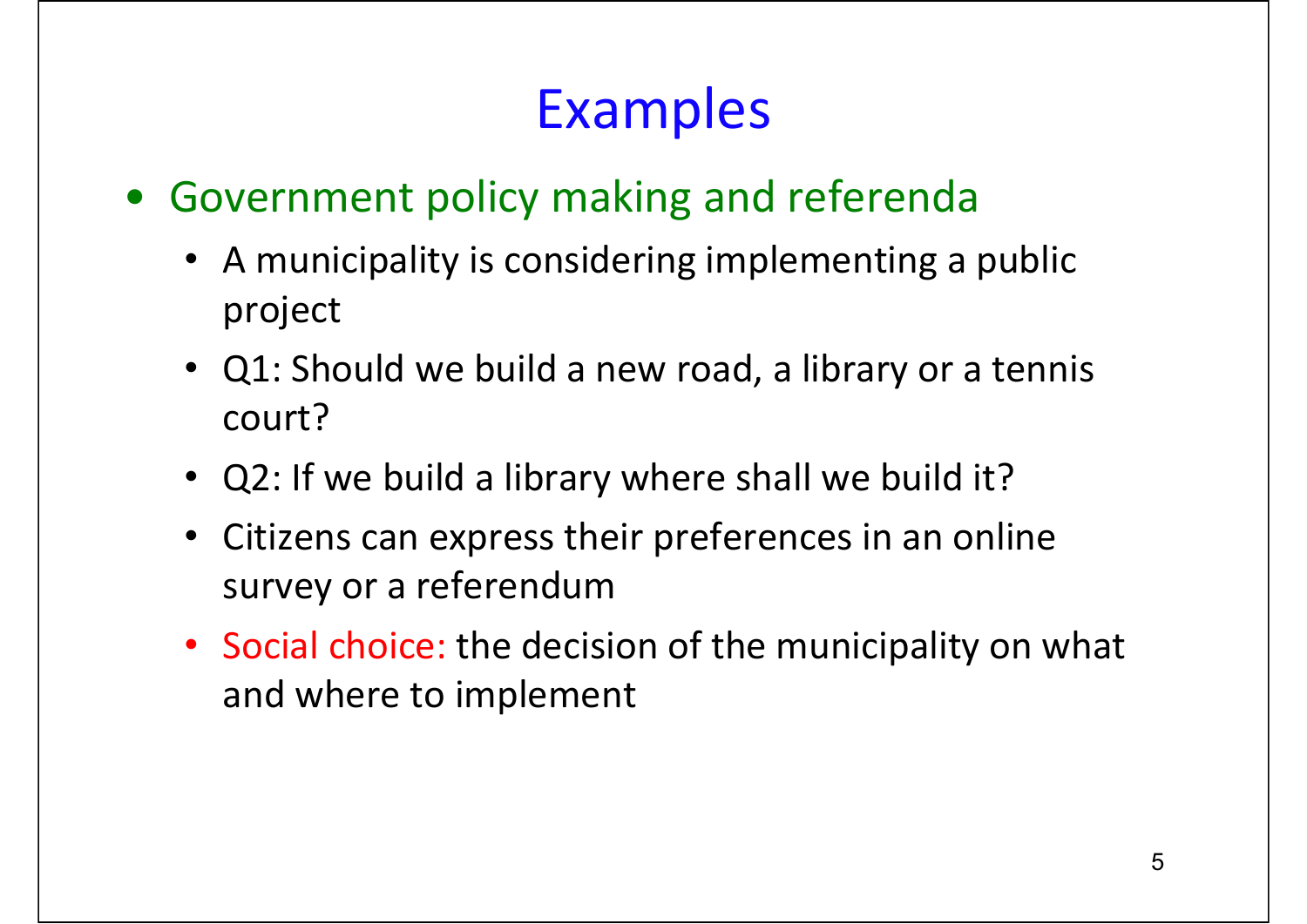## Specifying preferences

- In all the examples, the players need to submit their preferences in some form
- Representation of preferences can be done by
	- A valuation function (specifying <sup>a</sup> value for each possible outcome)
	- A ranking (an ordering on possible outcomes)
	- •An approval set (which outcomes are approved)
- Possible conflict between increased expressiveness vs complexity of decision problem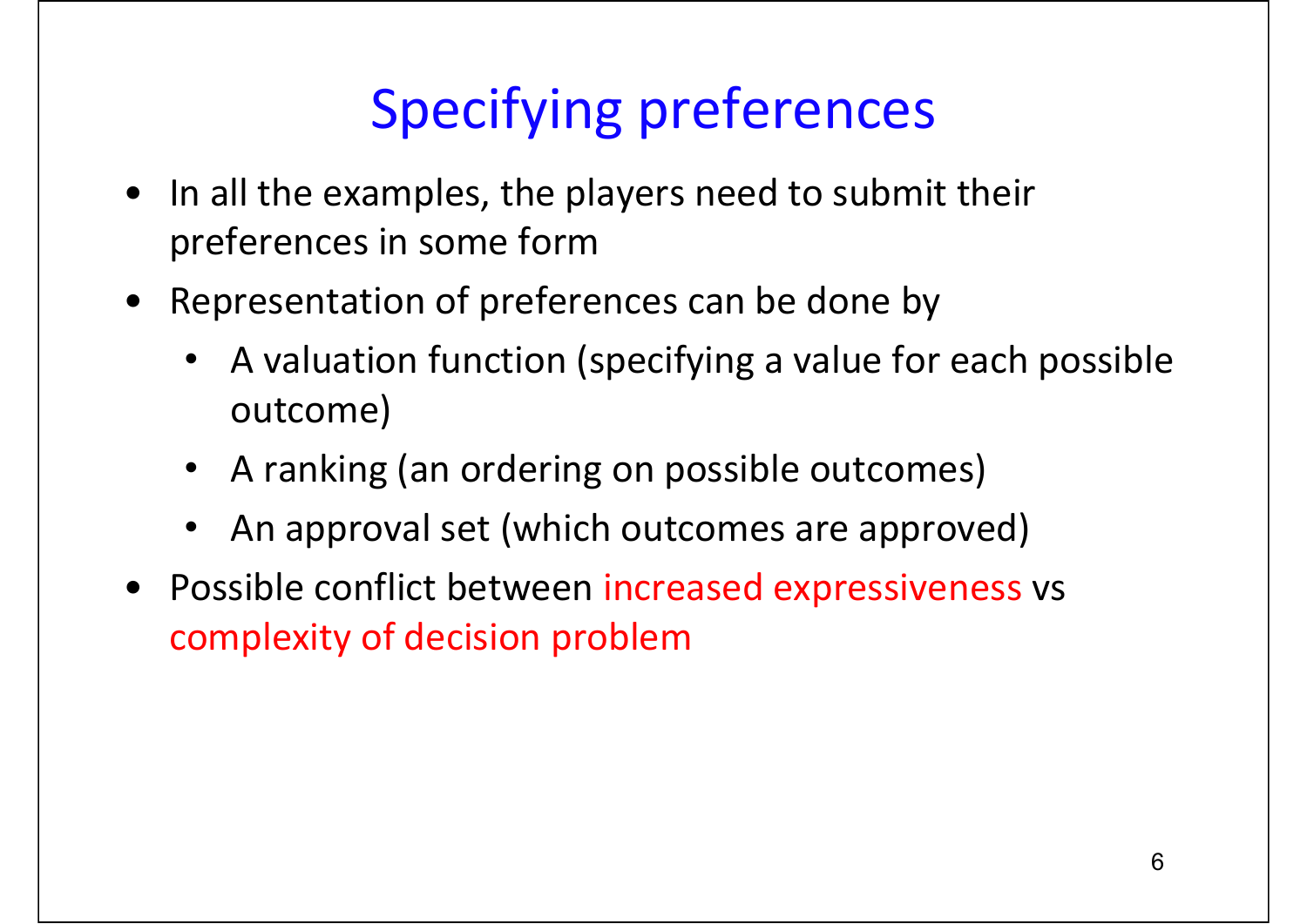# **Single‐item Auctions**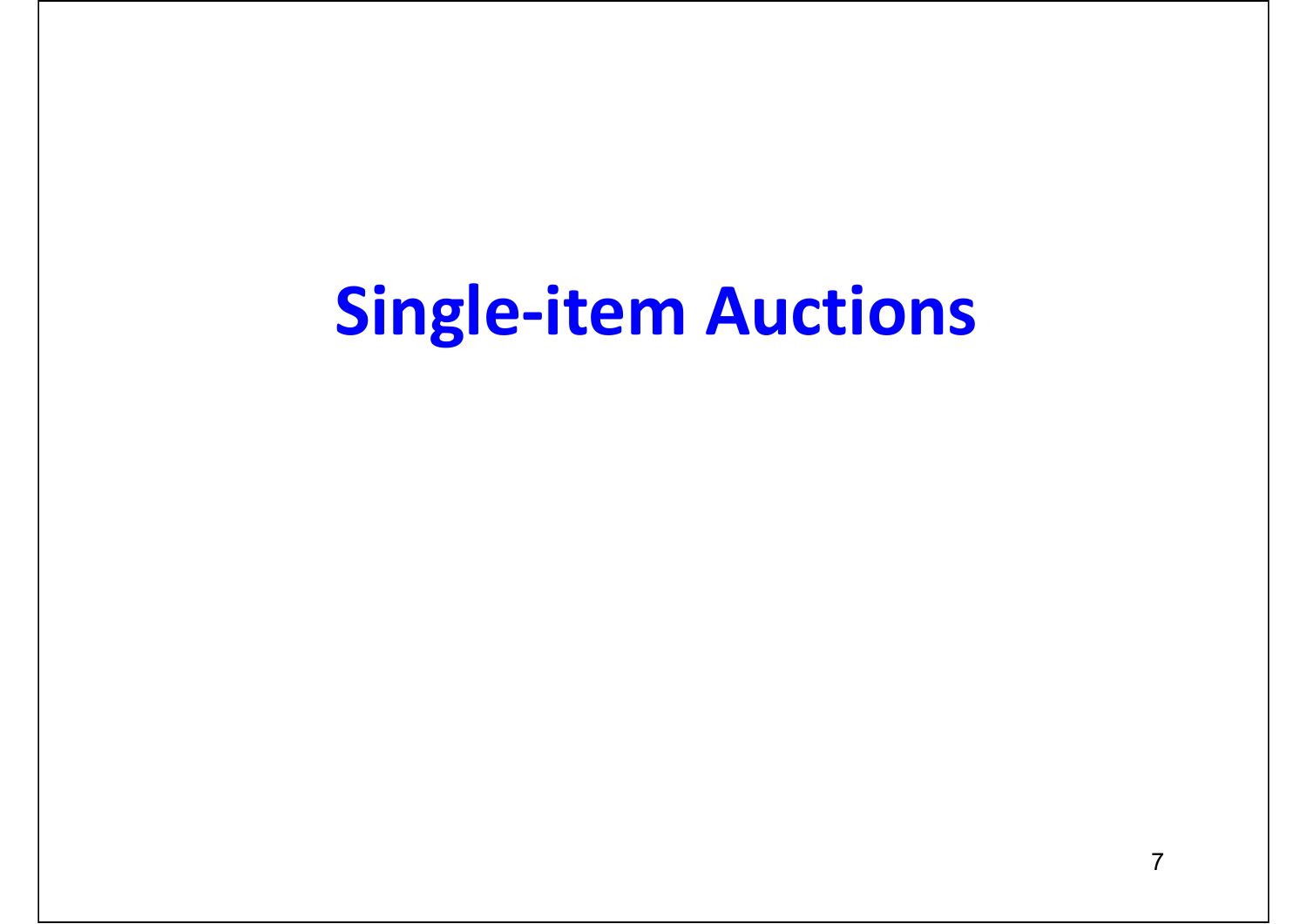# Auctions



Set of players  $N = \{1, 2, ..., n\}$ 



1 indivisible good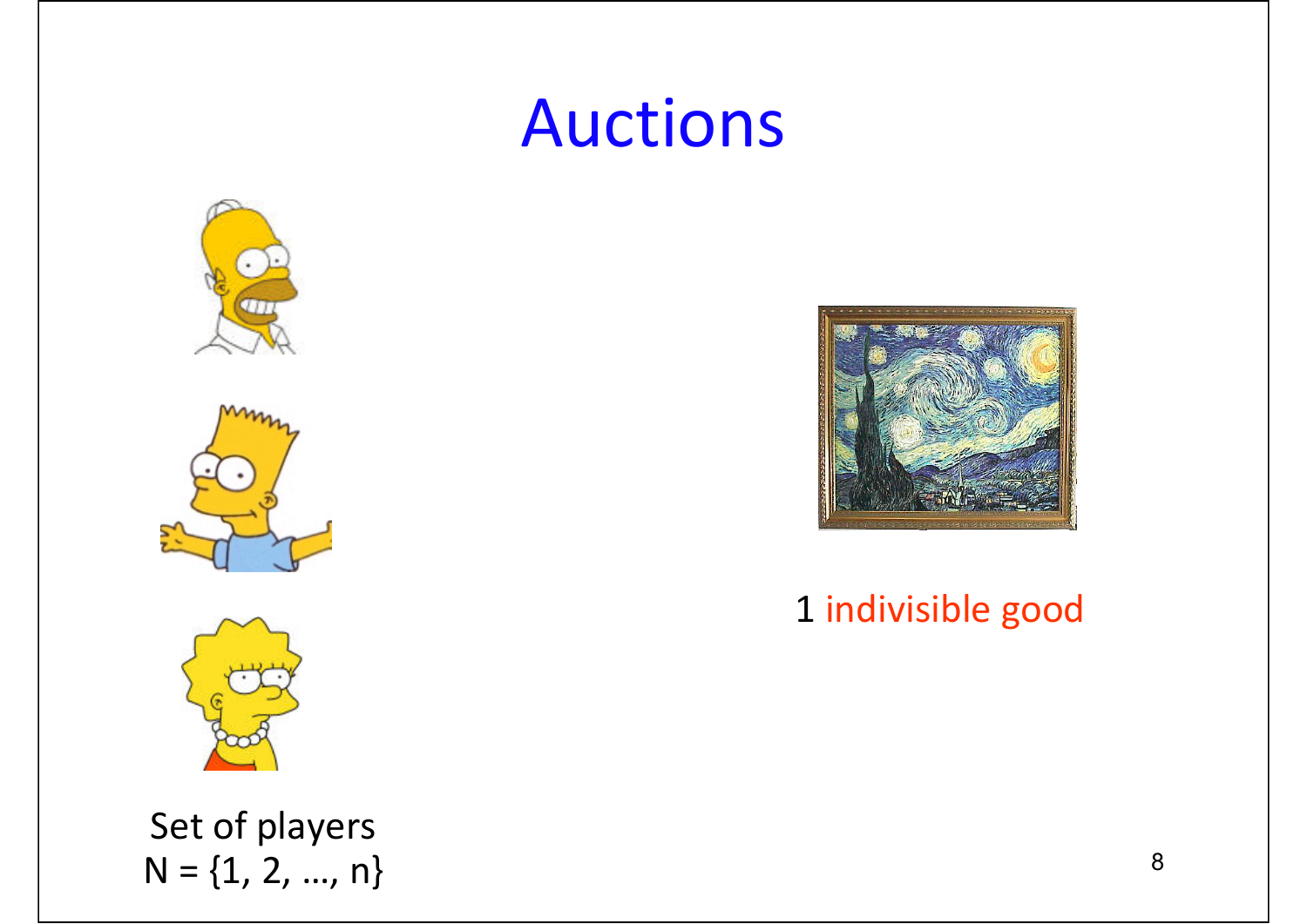### Auctions

- A means of conducting transactions since antiquity
	- First references of auctions date back to ancient Athens and Babylon
- Modern applications:
	- Art works
	- Stamps
	- Flowers (Netherlands)
	- Spectrum licences
	- Other govermental licences
	- Pollution rights
	- Google ads
	- eBay
	- •Bonds

•...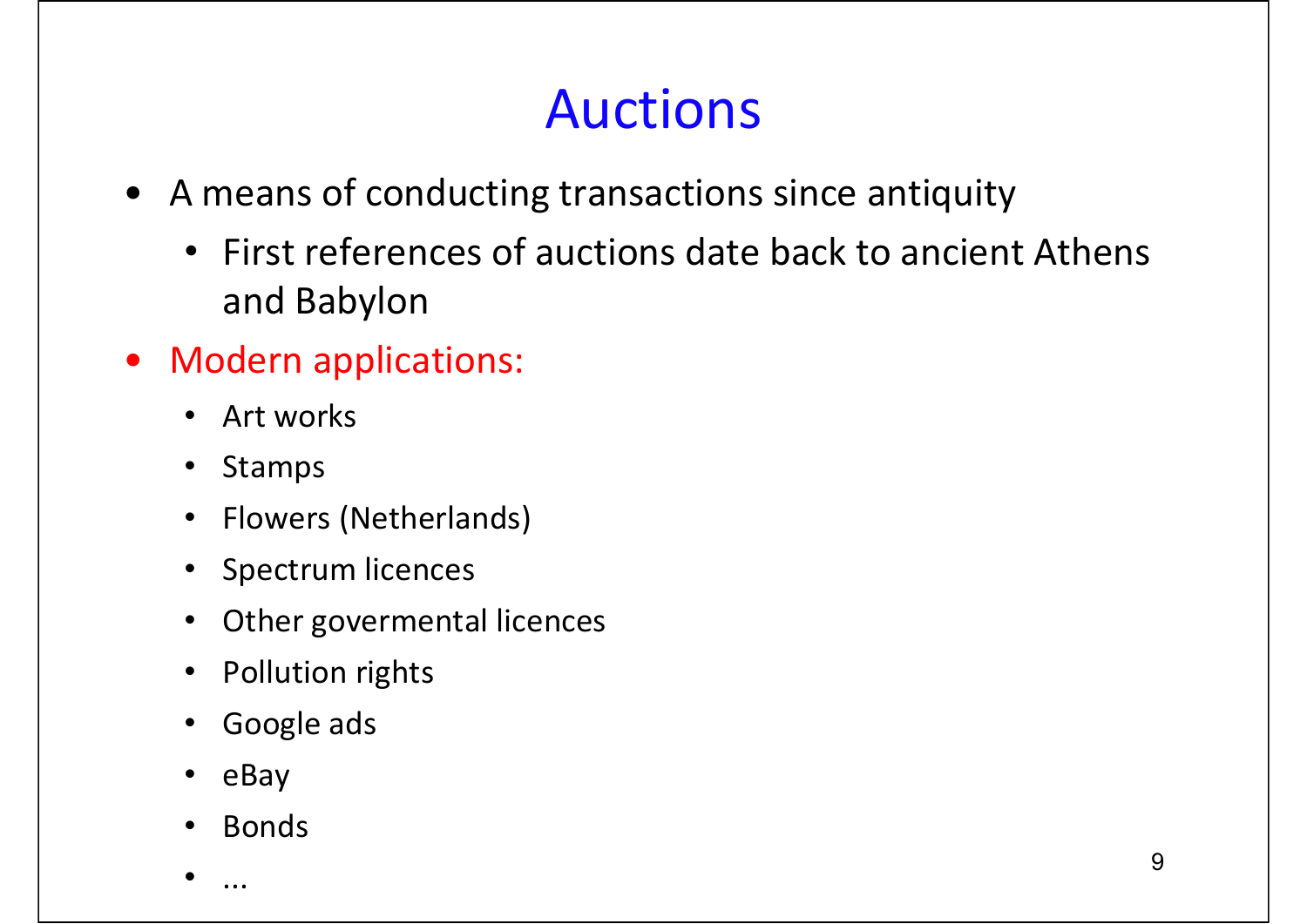### Auctions

- Earlier, the most popular types of auctions were
	- The English auction
		- The price keeps increasing in small increments
		- Gradually bidders drop out till there is only one winner left
	- The Dutch auction
		- The price starts at <sup>+</sup><sup>∞</sup> (i.e., at some very high price) and keeps decreasing
		- Until there exists someone willing to offer the current price
	- There exist also many variants regarding their practical implementation
- These correspond to ascending or descending price trajectories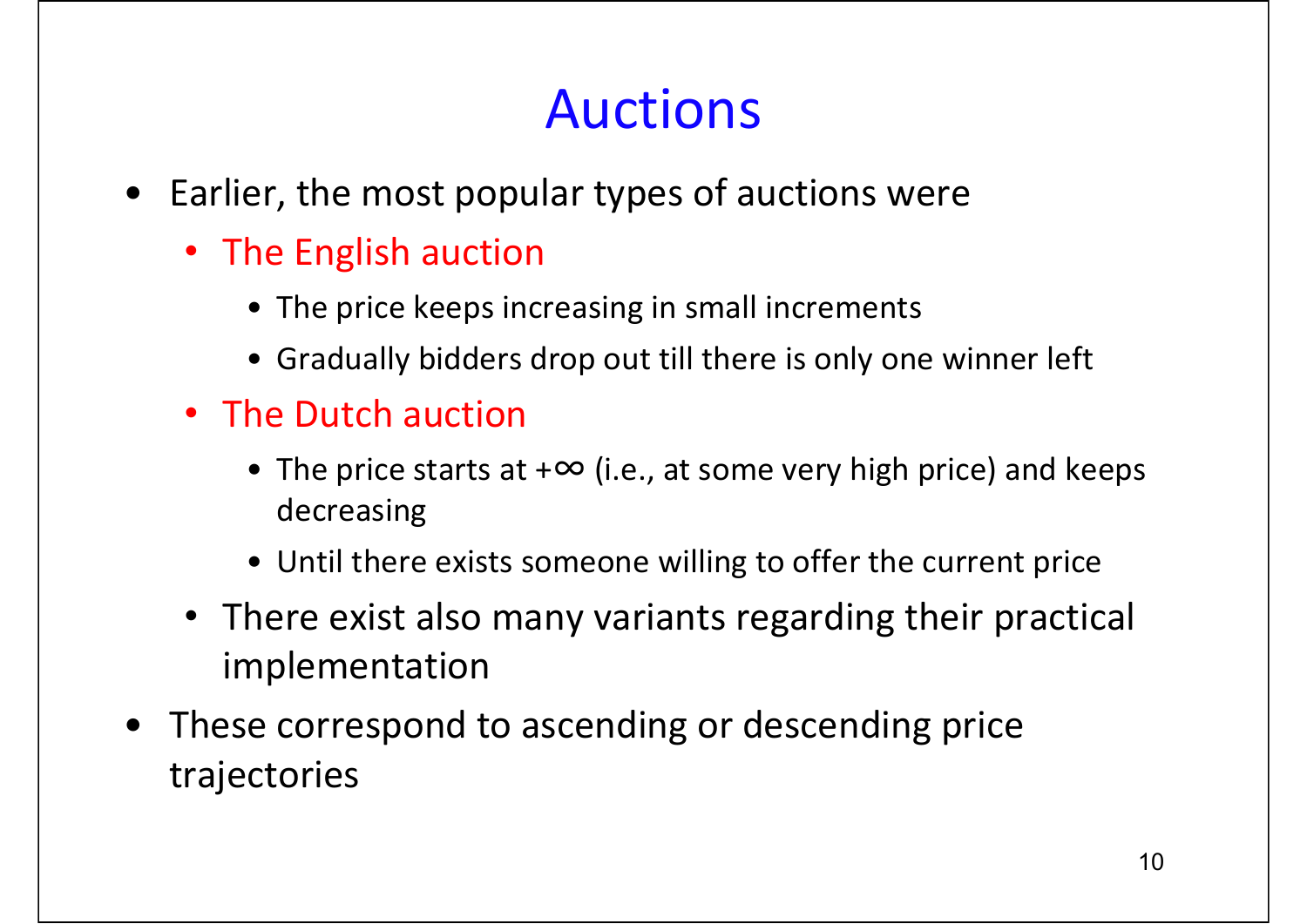### Sealed bid auctions

- Sealed bid: We think of every bidder submitting his bid in an envelope, without other players seeing it
	- -- It does not really have to be an envelope, bids can be submitted electronically
	- - The main assumption is that it is submitted in <sup>a</sup> way that other bidders cannot see it
- After collecting the bids, the auctioneer needs to decide:
	- Who wins the item?
		- Easy! Should be the guy with the highest bid
			- Yes in most cases, but not always
	- How much should the winner pay?
		- Not so clear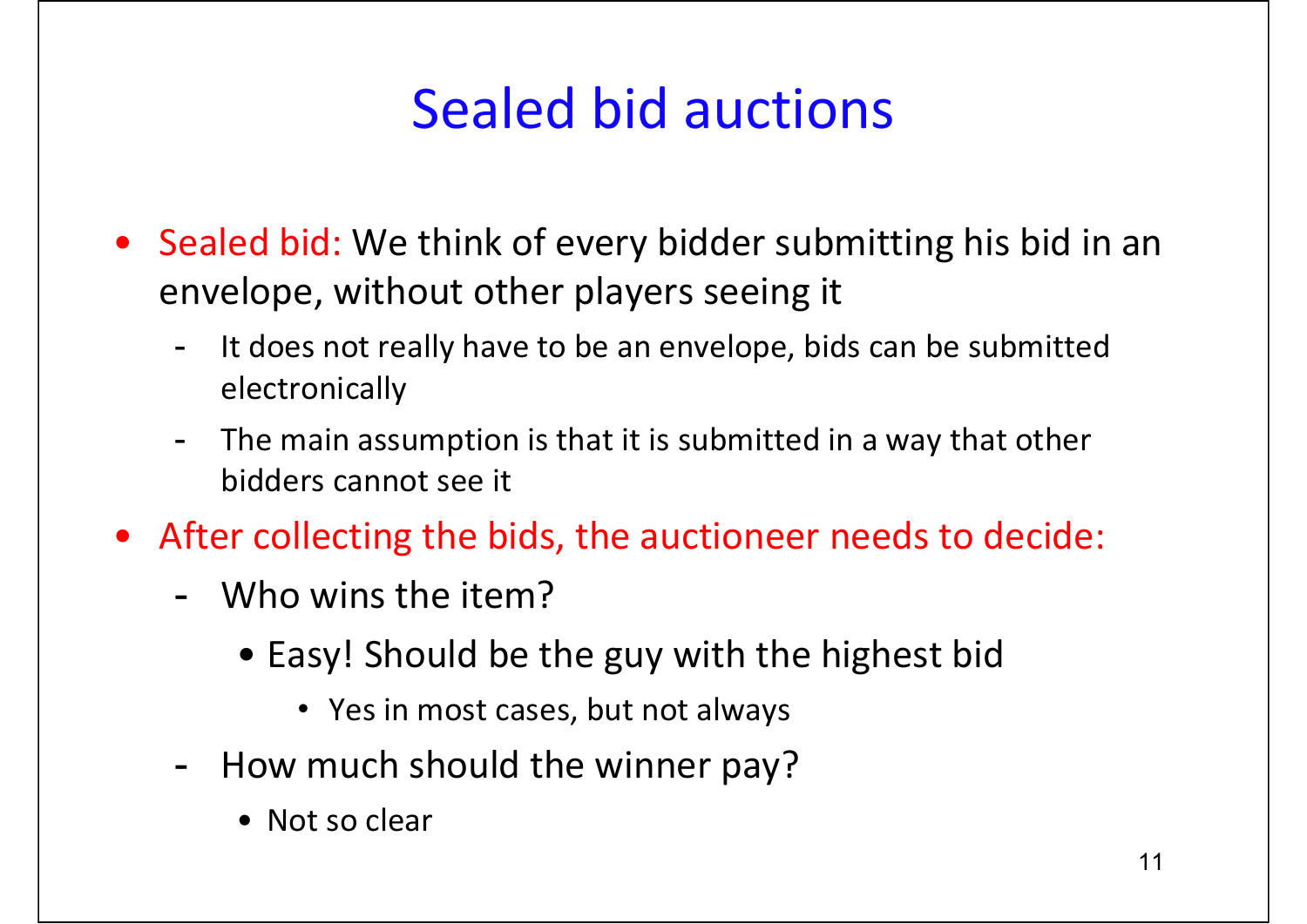### Sealed bid auctions

Why do we view auctions as games?

 $\bullet$  We assume every player has a valuation  $\mathsf{v}_{\mathsf{i}}$  for obtaining the good

 $\bullet$ Available strategies: each bidder is asked to submit a bid b

- $b_i \in [0, \infty)$
- Infinite number of strategies

 $\bullet$ The submitted bid b<sub>i</sub> may differ from the real value v<sub>i</sub> of bidder i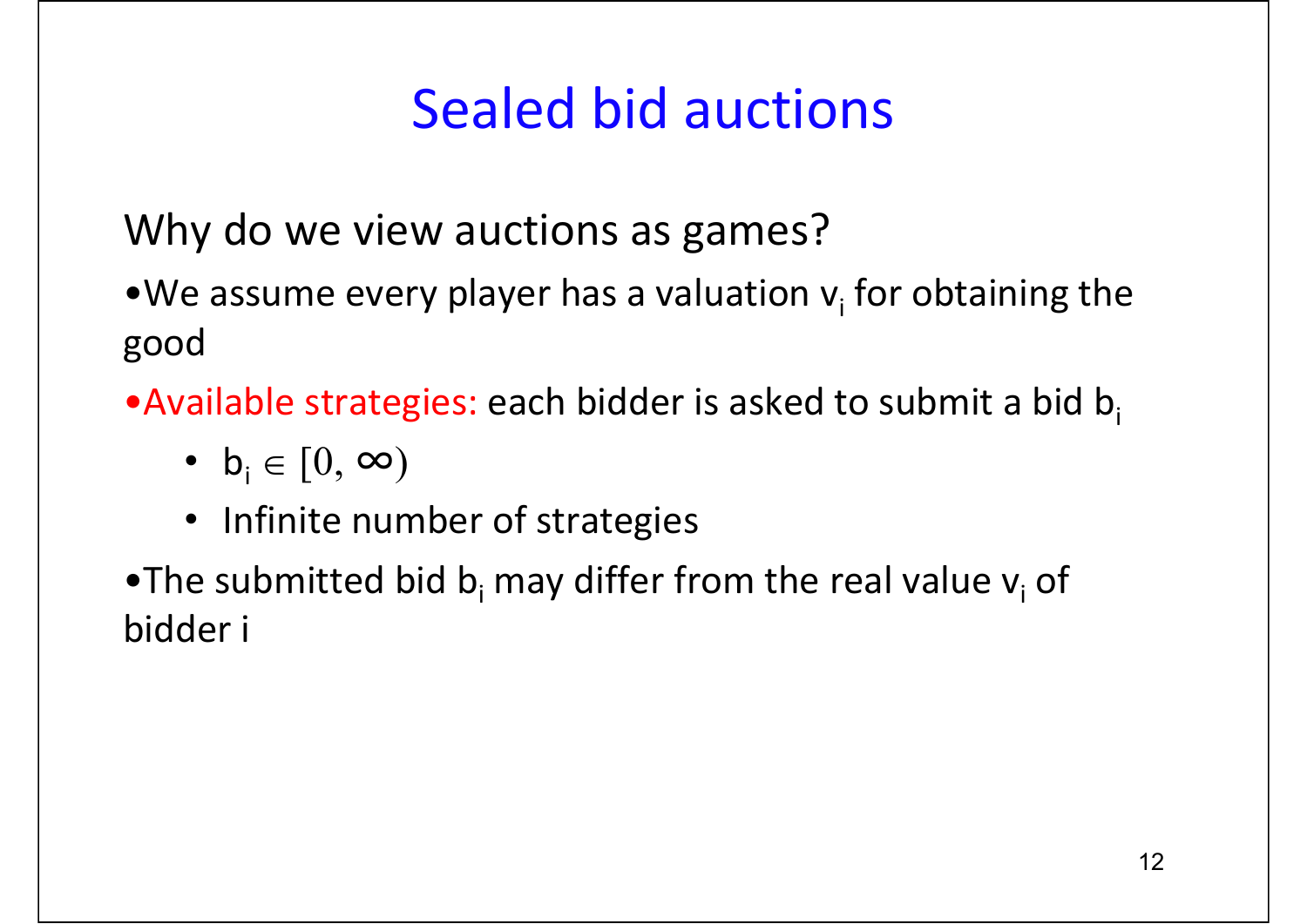# First price auction

Auction rules

- $\bullet$  Let  $\textbf{b}$  = (b<sub>1</sub>, b<sub>2</sub>,..., b<sub>n</sub>) the vector of all the offers
- •Winner: The bidder with the highest offer
	- •• In case of ties: We assume the winner is the bidder with the lowest index (not important for the analysis)
	- E.g. if there is <sup>a</sup> tie among bidder 2 and bidder 4, the winner is bidder 2
- •Winner's payment: the bid declared by the winner
- •Utility function of bidder i,

$$
u_i(\mathbf{b}) = \begin{cases} v_i - b_i, & \text{if } i \text{ is the winner} \\ 0, & \text{otherwise} \end{cases}
$$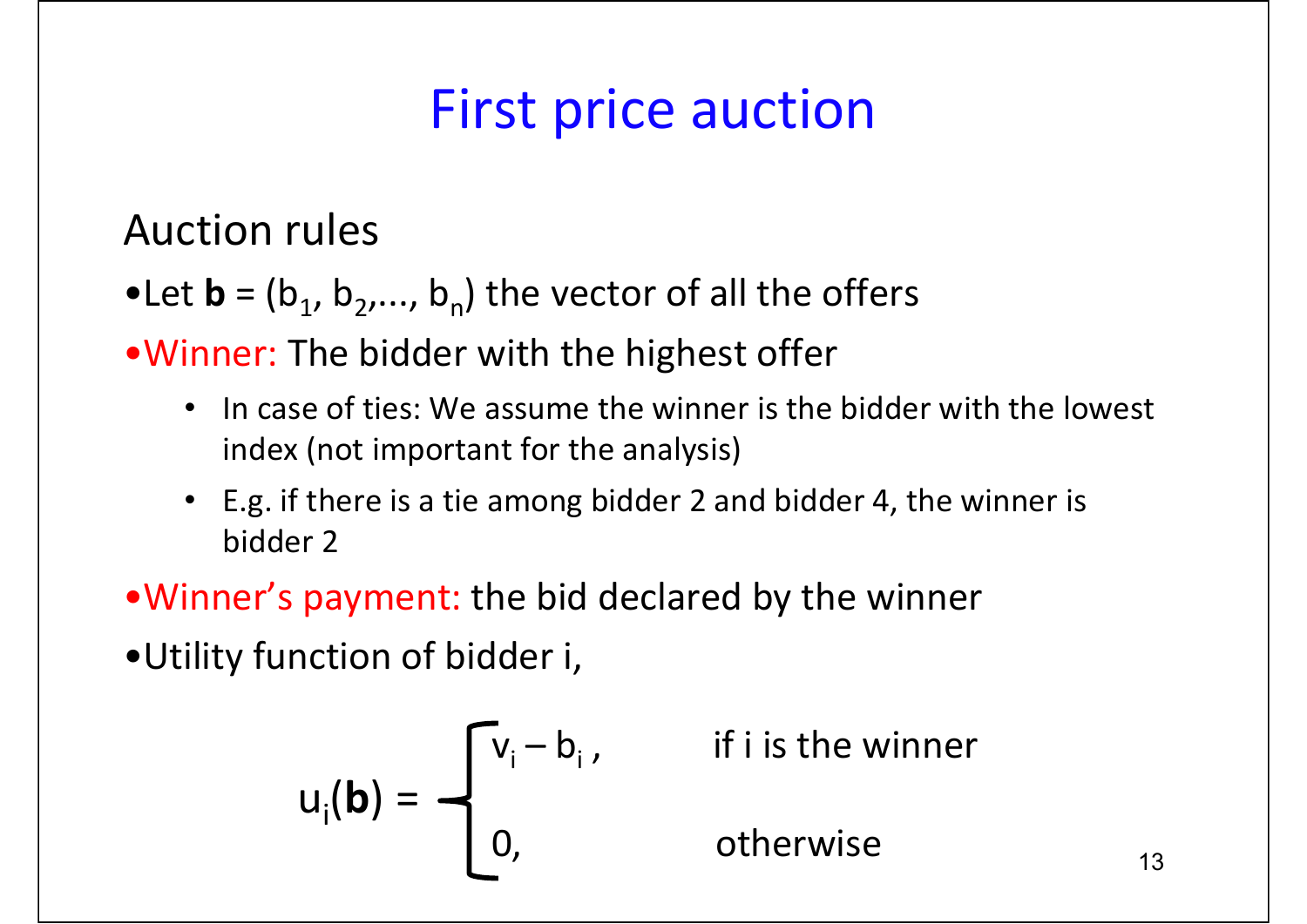### Incentives in the first price auction

Analysis of first price auctions

- •There are too many Nash equilibria
- •Can we predict bidding behavior? Is some equilibrium more likely to occur?

•Hard to tell what exactly will happen in practice but we can still make some conclusions for first price auctions

Observation: Suppose that  $v_1 \geq v_2 \geq v_3 ... \geq v_n$ . Then the profile  $(v_2, v_2, v_3, ..., v_n)$  is a Nash equilibrium

Corollary: The first price auction provides incentives to bidders to hide their true value

 $\bullet$ This is highly undesirable when v $_1$  - v $_2$  is large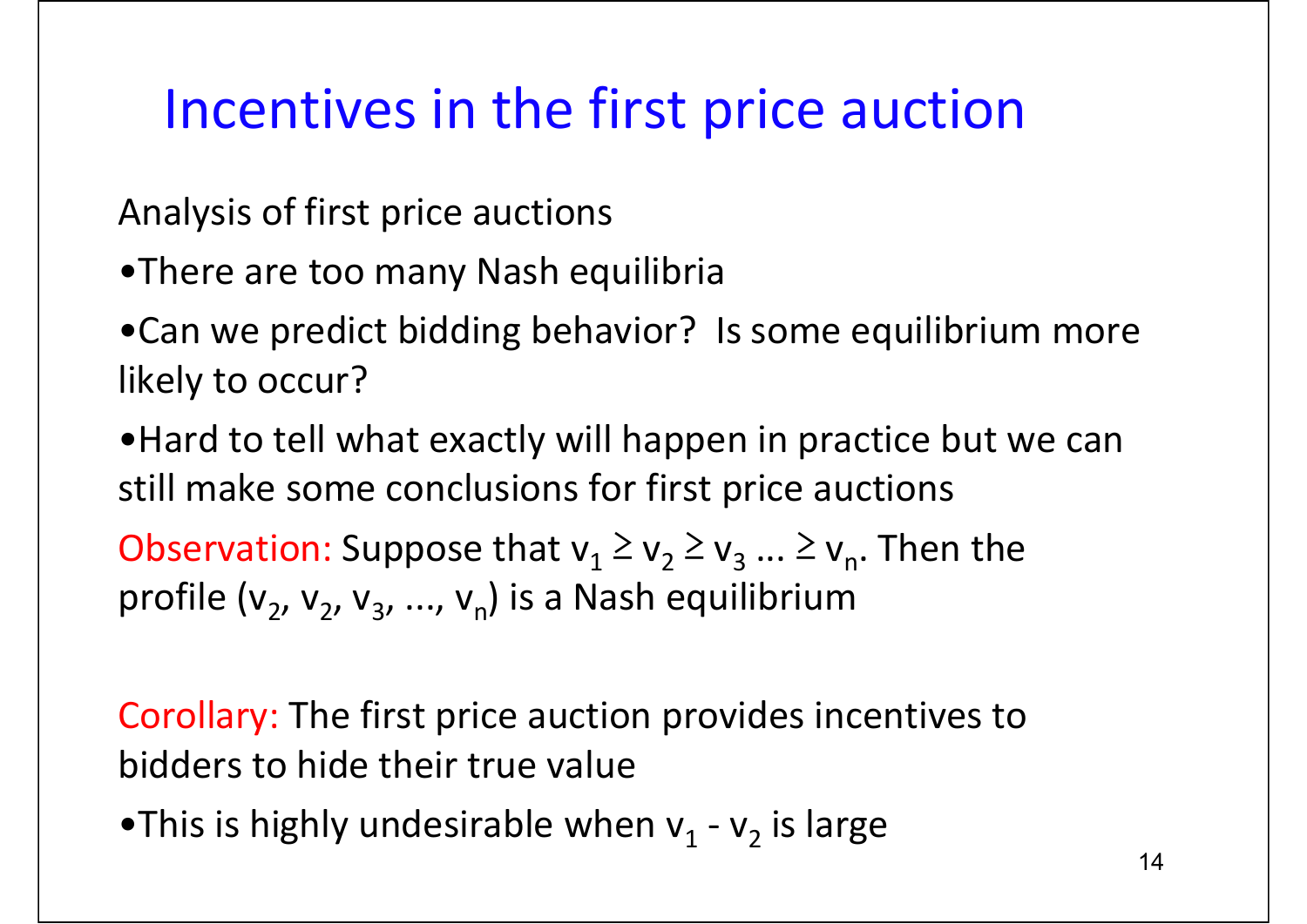### Auction mechanisms

We would like to explore alternative payment rules with better properties

Definition: For the single-item setting, an auction mechanism receives as input the bidding vector  $\mathbf{b}$  = ( $\mathsf{b}_1$ ,  $\mathsf{b}_2, ...,$   $\mathsf{b}_n$ ) and consists of

- •an allocation algorithm (who wins the item)
- •a payment algorithm (how much does the winner pay)

#### Most mechanisms satisfy individual rationality:

- •Non‐winners do not pay anything
- $\bullet$ If the winner is bidder i, her payment will not exceed  $\mathsf{b}_\mathsf{i}$  (it is guaranteed that no-one will pay more than what she declared)  $15$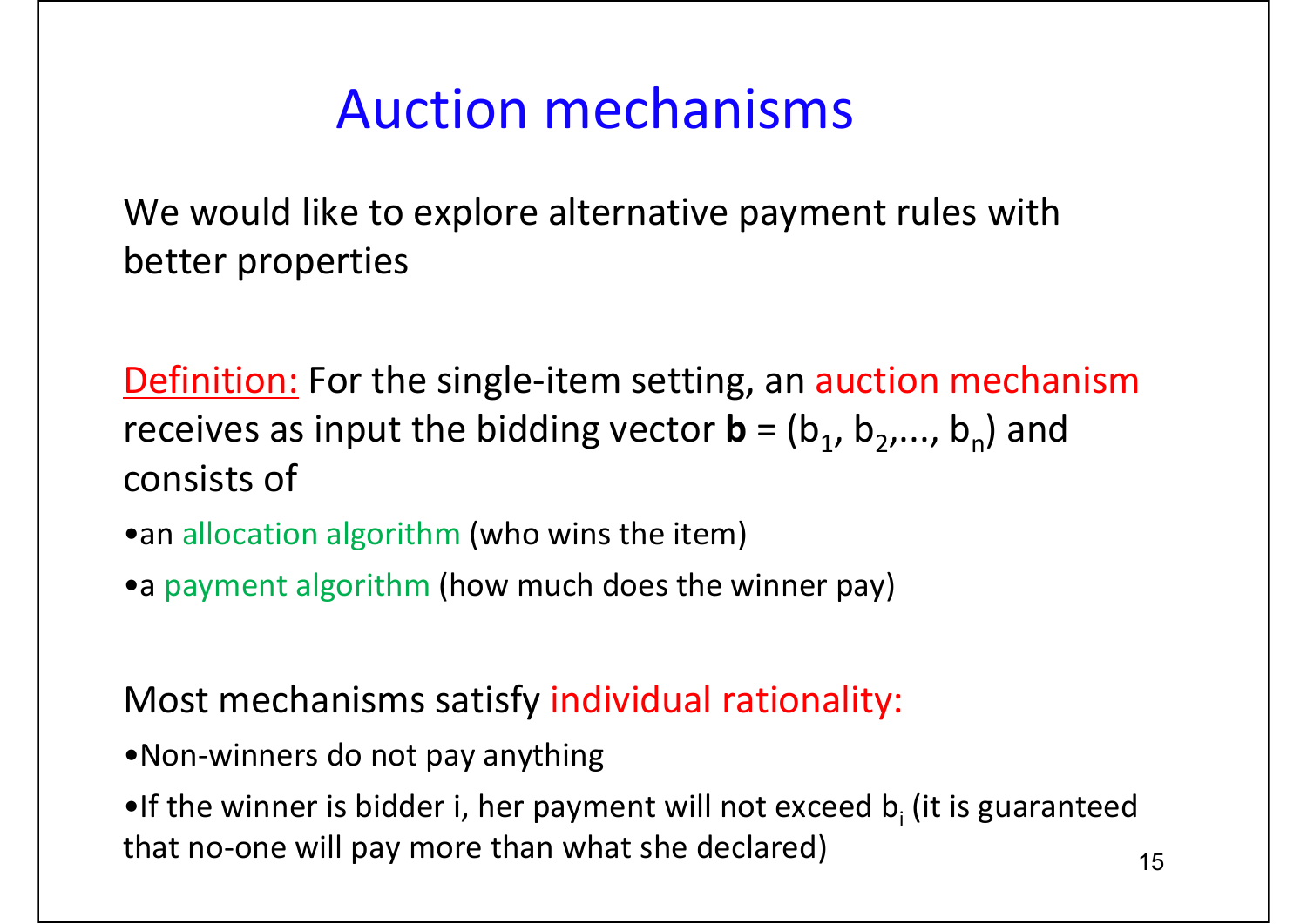### Auction mechanisms

Aligning Incentives

- •Ideally, we would like mechanisms that do not provide incentives for strategic behavior
- •How do we even define this mathematically?

#### An attempt:

Definition: A mechanism is called truthful (or strategyproof, or incentive compatible) if for every bidder i, and for every profile **b**<sub>i</sub> of the other bidders, it is a **dominant strategy** for i to declare her real value v<sub>i</sub>, i.e., it holds that

 $u_i(v_i, b_{-i}) \ge u_i(b', b_{-i})$  for every  $b' \ne v_i$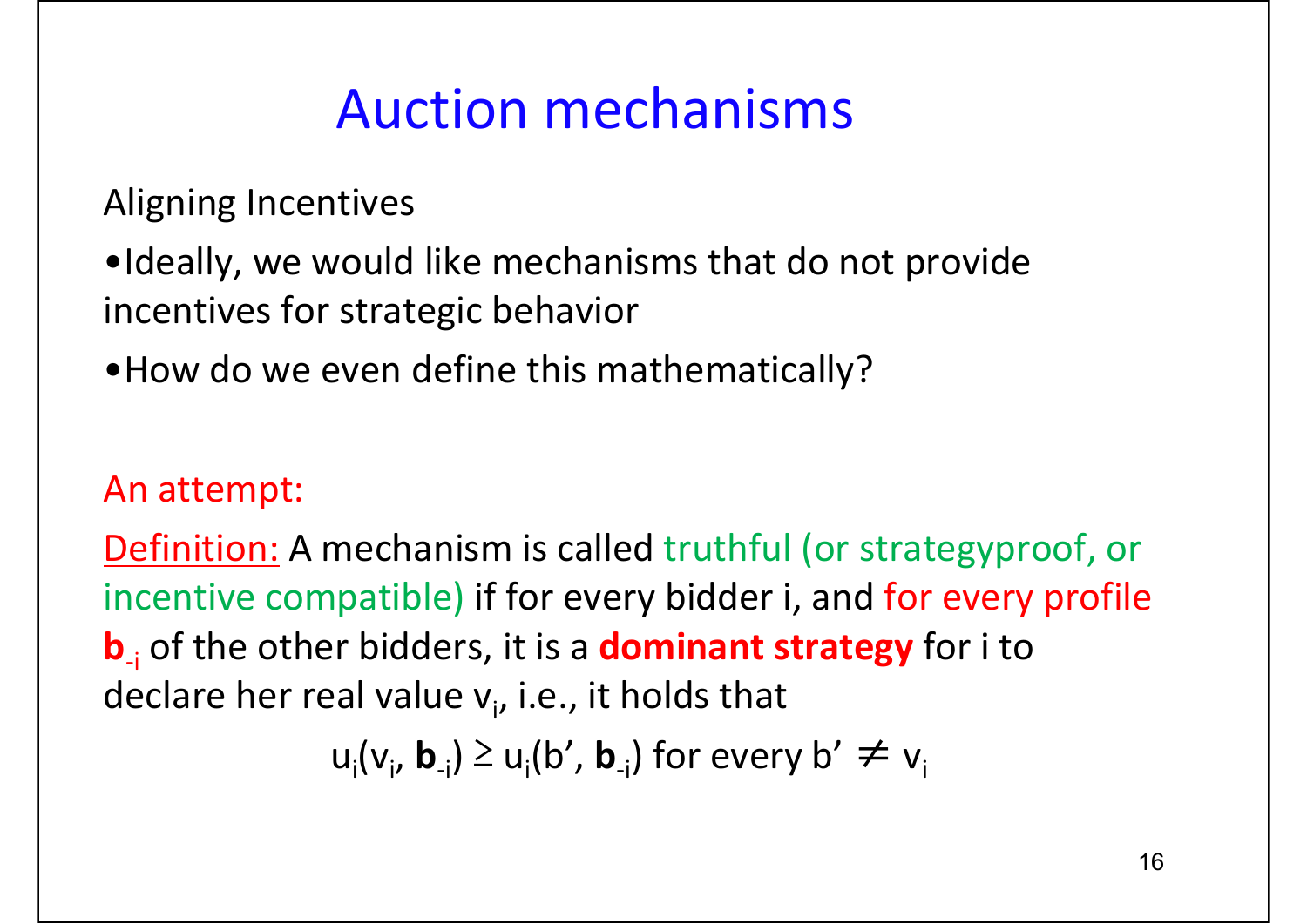### Auction mechanisms

- •In <sup>a</sup> truthful mechanism, every rational agent knows what to play, independently of what the other bidders are doing
- •It is a win‐win situation:
	- The auctioneer knows that players should not strategize
	- The bidders also know that they should not spend time on trying to find <sup>a</sup> different strategy
- •Very powerful property for <sup>a</sup> mechanism
- Fact: The first-price mechanism is not truthful

#### Are there truthful mechanisms?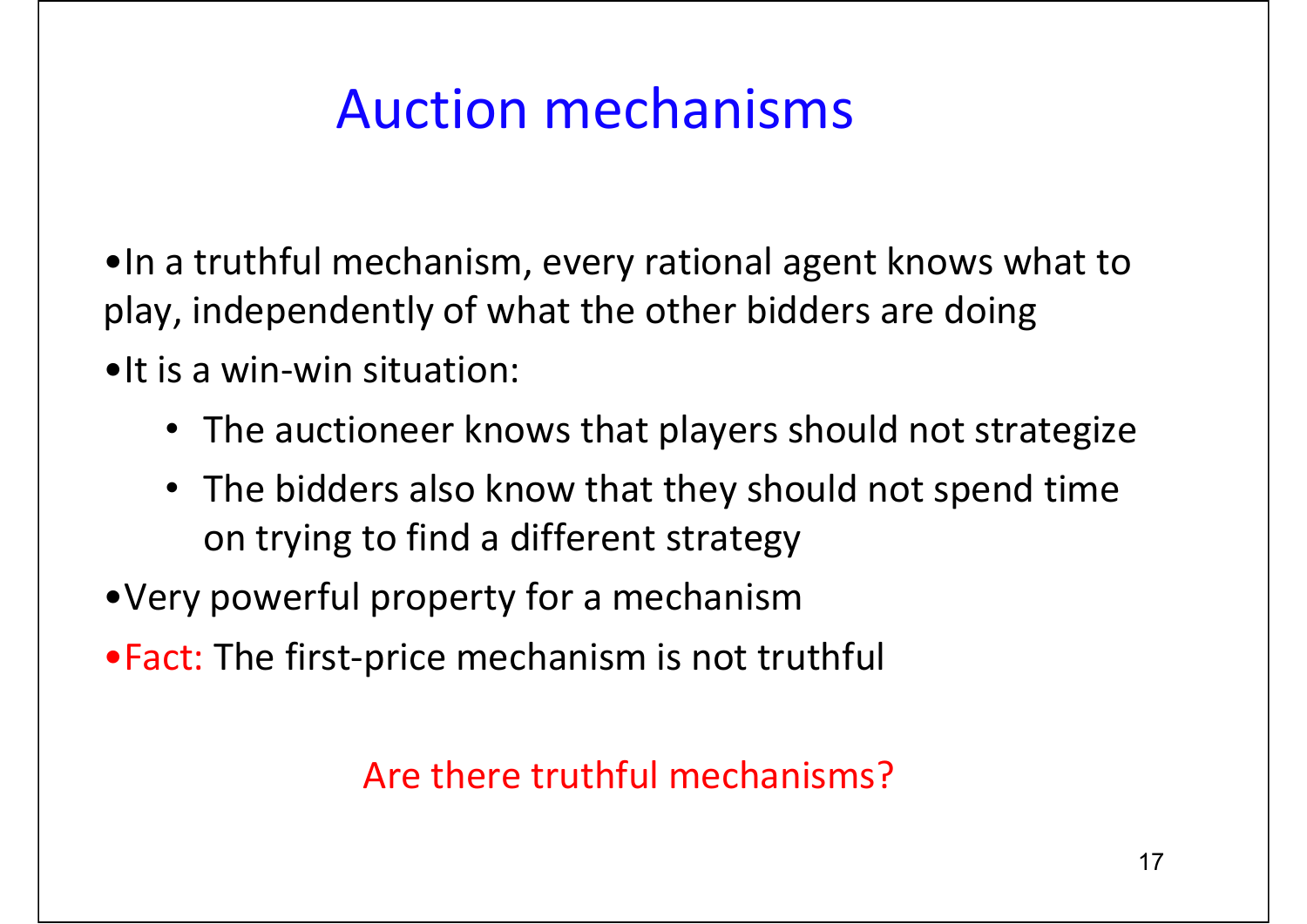# The 2<sup>nd</sup> price mechanism (Vickrey auction)

[Vickrey '61]

- •Allocation algorithm: same as before, the bidder with the highest offer
	- In case of ties: we assume the winner is the bidder with the lowest index
- •Payment algorithm: the winner pays the 2<sup>nd</sup> highest bid
- •Hence, the auctioneer offers <sup>a</sup> discount to the winner

Observation: the payment does not depend on the winner's bid!

 $\bullet$  The bid of each player determines if he wins or not, but not what he will pay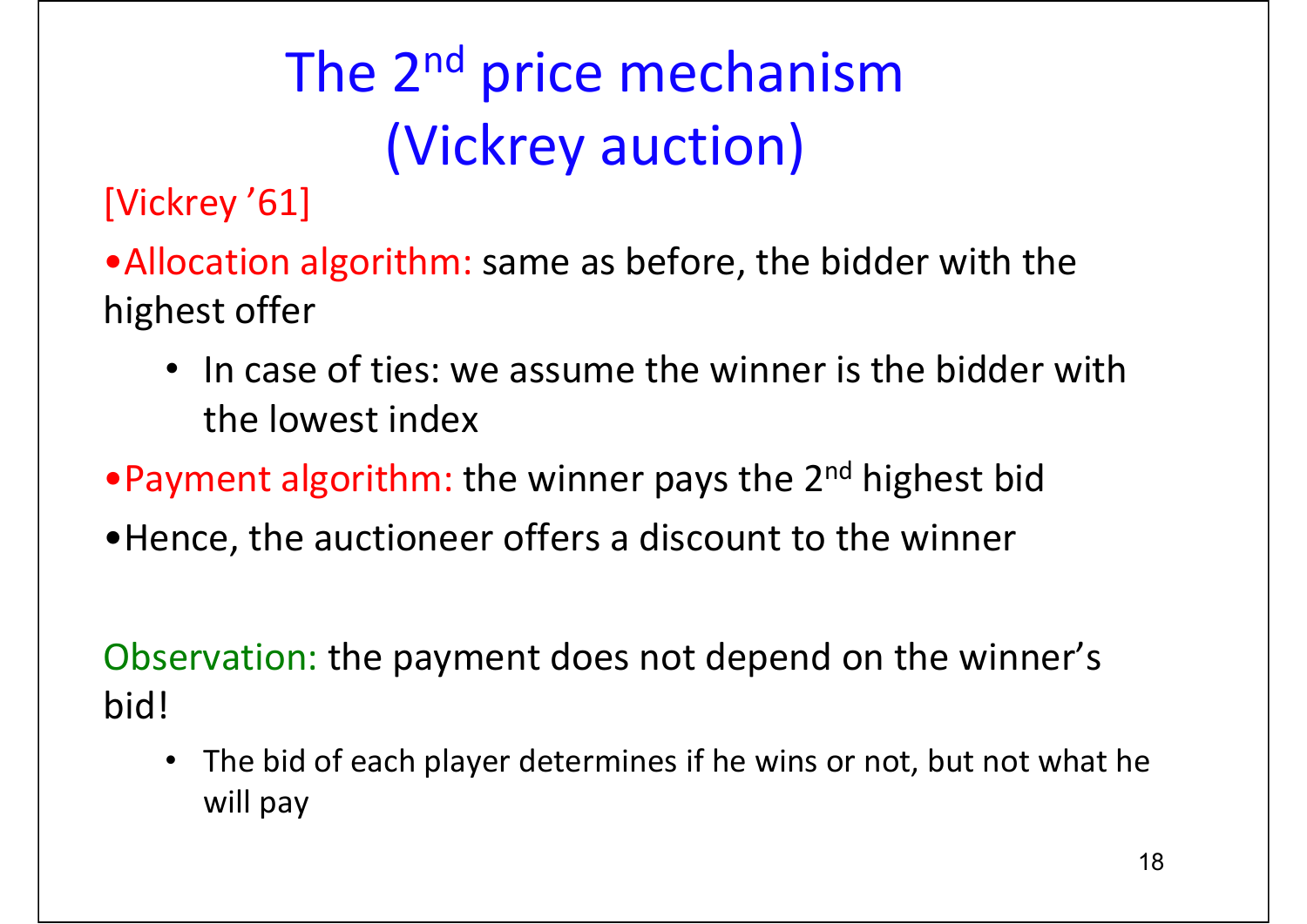# The 2<sup>nd</sup> price mechanism (Vickrey auction)

[Vickrey '61] (Nobel prize in economics, 1996)

 $\bullet$ Theorem: The 2<sup>nd</sup> price auction is a truthful mechanism Proof sketch:

- •Fix a bidder i, and let **b**‐<sup>i</sup> be an arbitrary bidding profile for the rest of the players
- $\bullet$ Let b $^*$  = max $_{j\neq j}$  b

•Consider now all possible cases for the final utility of bidder i, if he plays v<sub>i</sub>

- $v_i < b^*$
- $v_i > b^*$
- $v_i = b^*$
- -- In all these different cases, we can prove that bidder i does not become better off by deviating to another strategy  $19$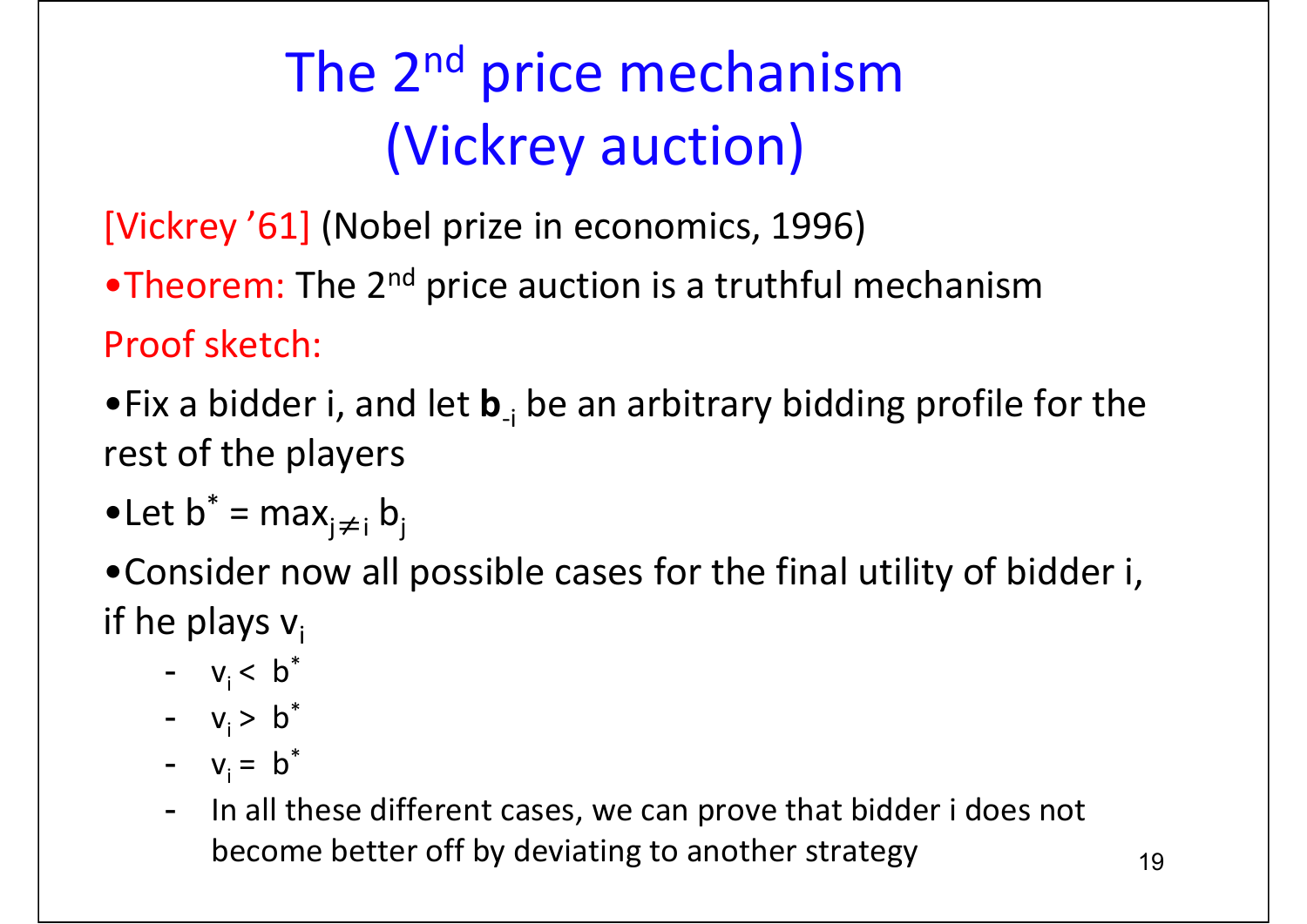### Optimization objectives

What do we want to optimize in an auction?

Usual objectives:

•Social welfare (the total welfare produced for the involved entities)

•Revenue (the payment received by the auctioneer)

We will focus first on social welfare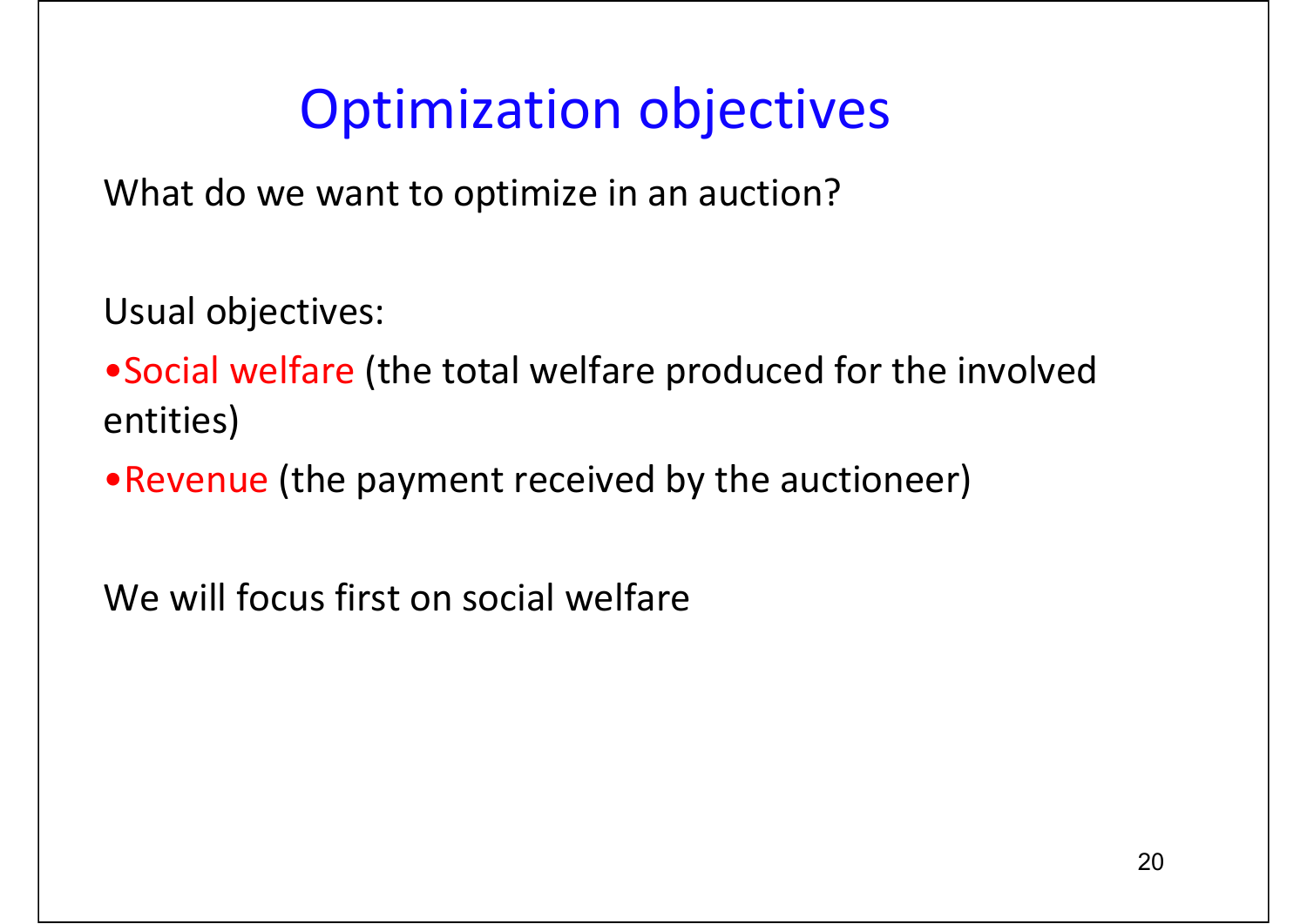### Optimization objectives

What do we want to optimize in an auction?

Definition: The utilitarian social welfare produced by a bidding  $\mathsf{vector}\ \mathsf{b}$  is SW( $\mathsf{b}$ ) =  $\sum_i \mathsf{u}_i(\mathsf{b})$ 

- •The summation includes the auctioneer's utility (= the auctioneer's payment)
- •The auctioneer's payment cancels out with the winner's payment

¾For the single‐item setting, SW(**b**) <sup>=</sup> the value of the winner for the item

**≻An auction is welfare maximizing if it always produces an** allocation with optimal social welfare when bidders are truthful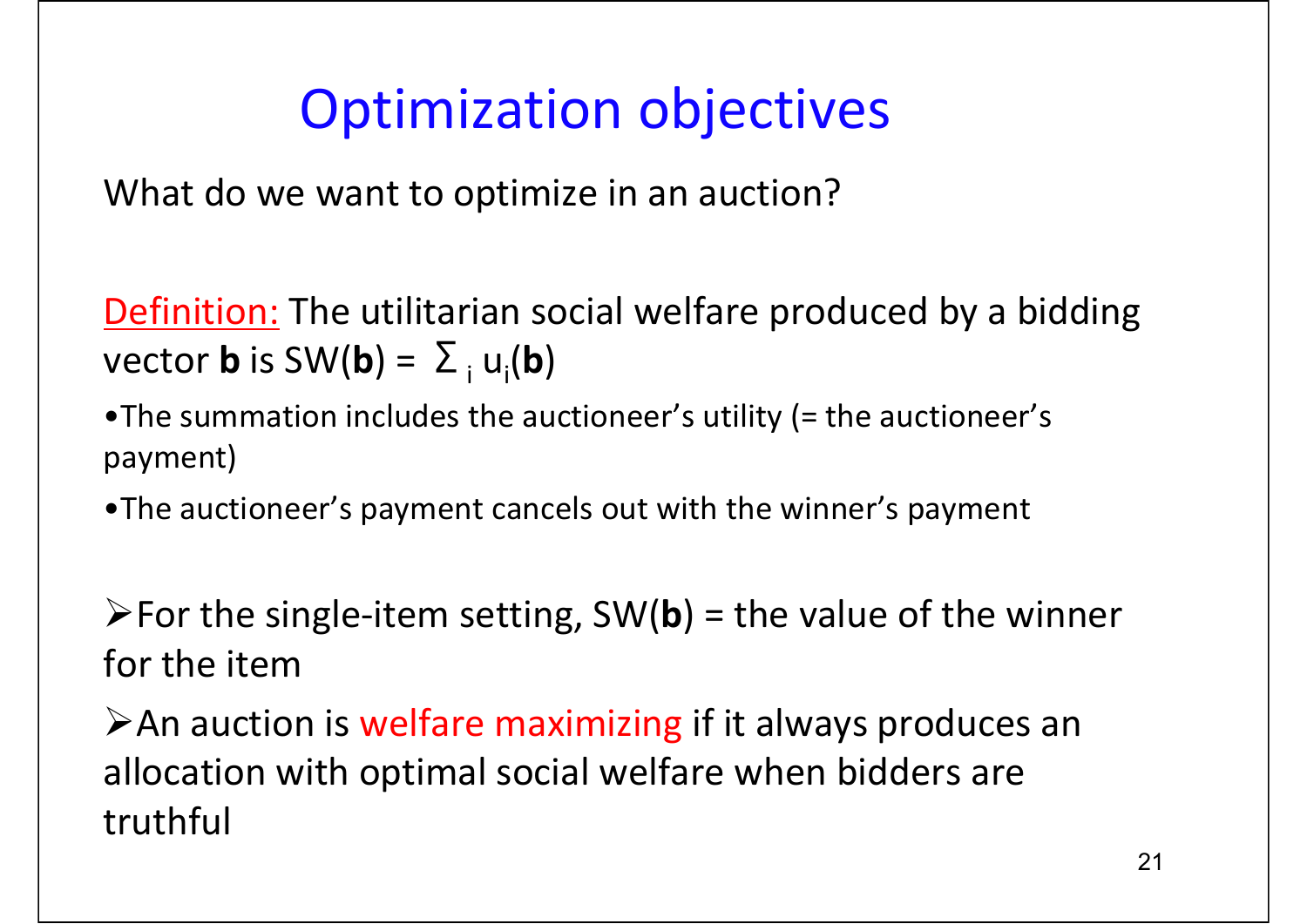### Vickrey auction: an ideal auction format

Summing up:

- Theorem: The 2<sup>nd</sup> price auction is
- •truthful [incentive guarantees]
- •welfare maximizing [economic performance guarantees]
- •implementable in polynomial time [computational performance guarantees]

Even though the valuations are private information to the bidders, the Vickrey auction solves the welfare maximization problem as if the valuations were known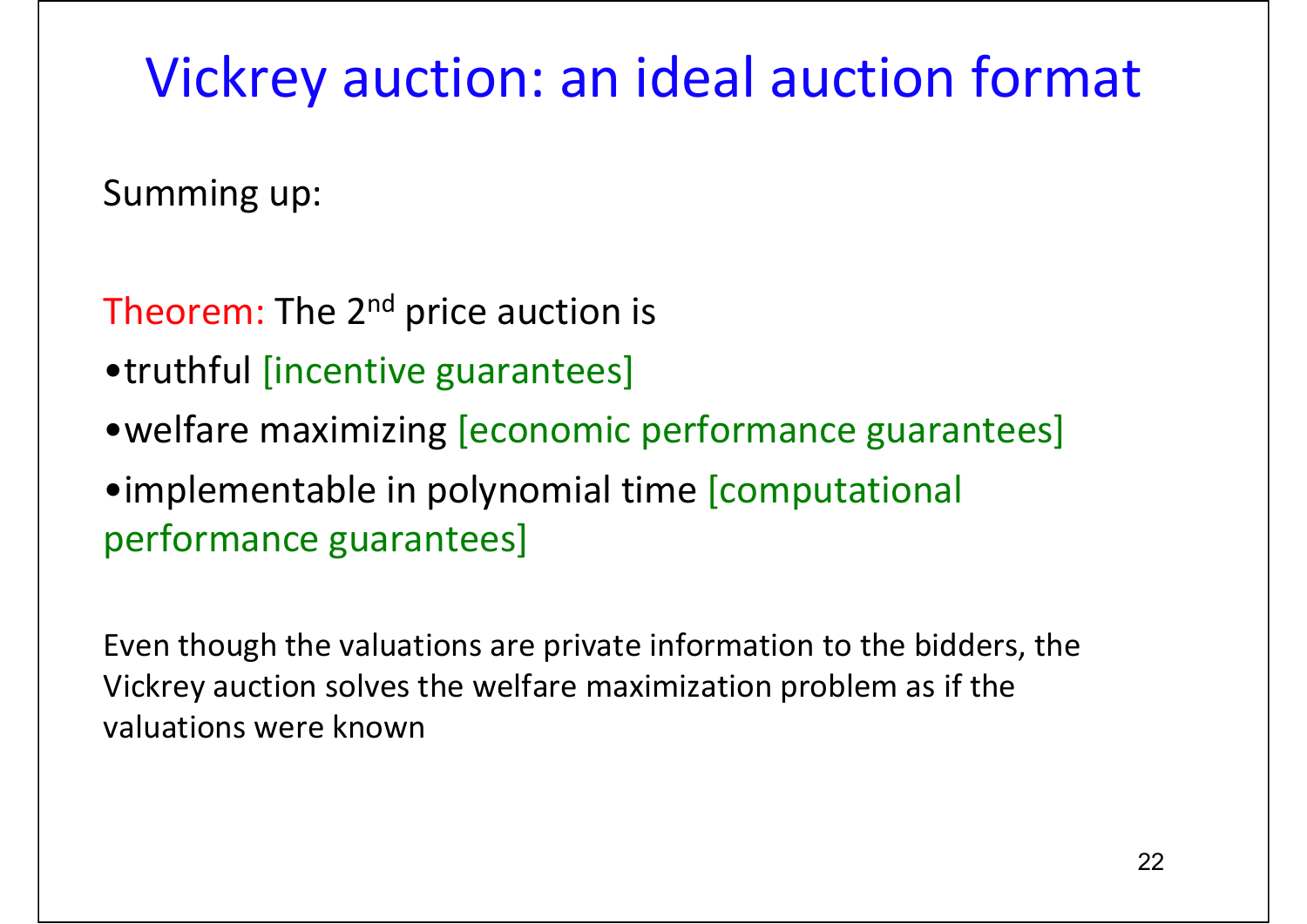## **Generalizations to single ‐parameter environments**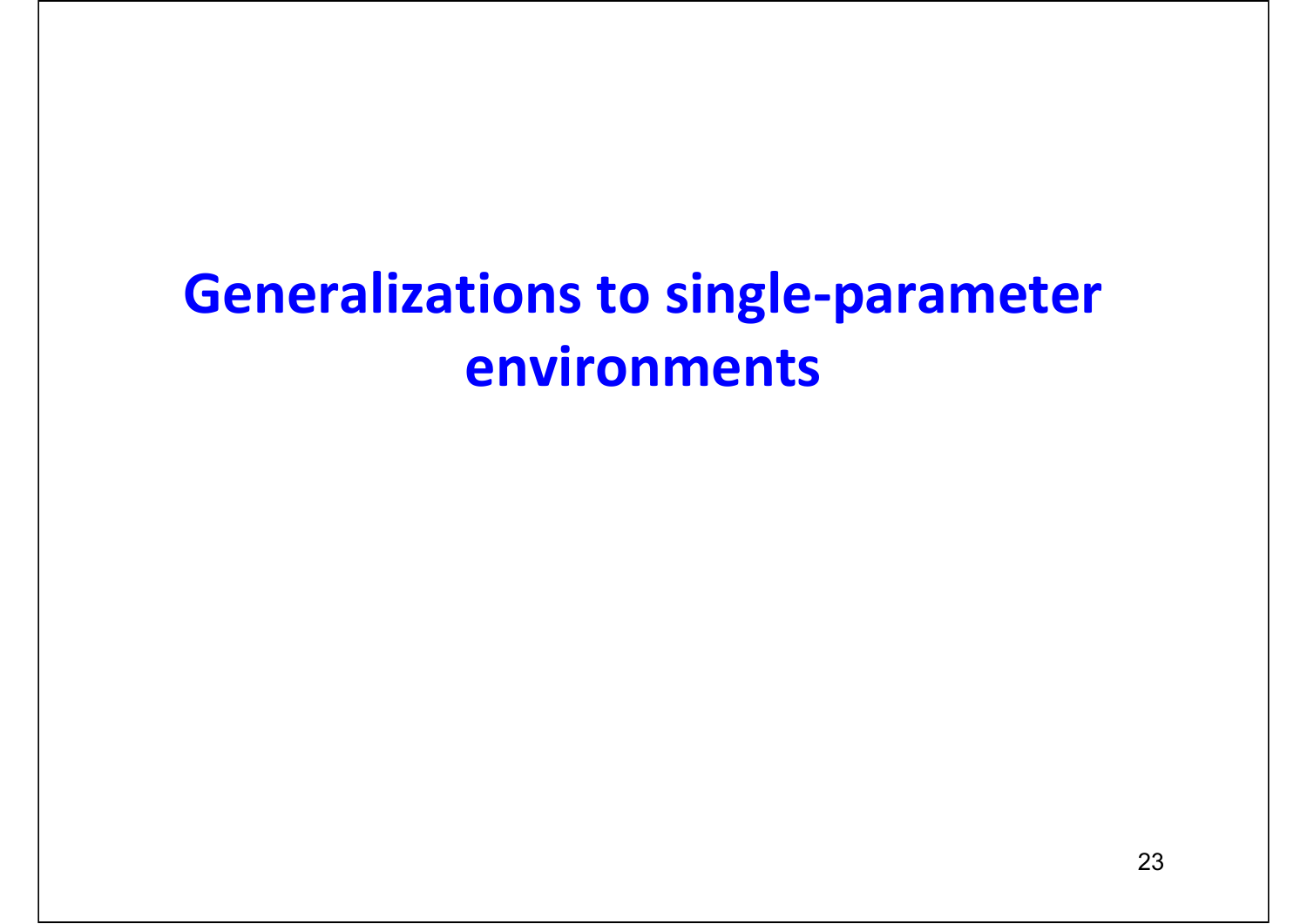### Single‐parameter mechanisms

- $\bullet$  In many cases, we do not have <sup>a</sup> single item to sell, but multiple items
- But still, the valuation of <sup>a</sup> bidder could be determined by <sup>a</sup> single number (e.g., value per unit)
- Note: the valuation function may depend on various other parameters, but we assume only <sup>a</sup> single parameter is private information to the bidder
	- -- The other parameters may be publicly known information
- We can treat all these settings in <sup>a</sup> unified manner
- $\bullet$  Our focus: **Direct revelation** mechanisms
	- The mechanism asks each bidder to submit the parameter that completely determines her valuation function $n \hspace{2.5cm}$  24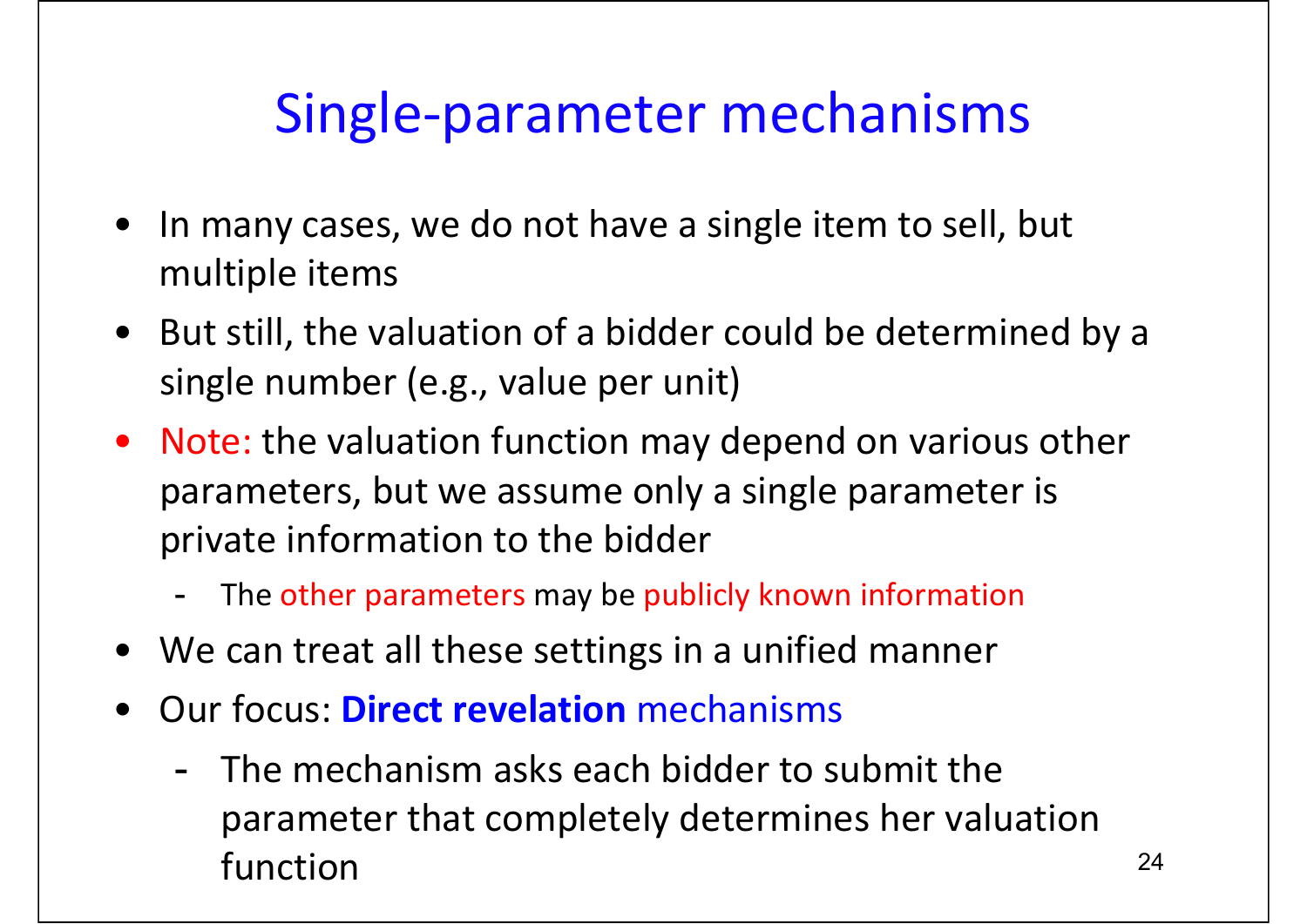# Examples of single‐parameter environments

#### •Single‐item auctions:

- One item for sale
- each bidder is asked to submit his value for acquiring the item

#### •k‐item unit‐demand auctions

- k identical items for sale
- each bidder submits his value per unit and can win at most one unit

#### •Knapsack auctions

• k identical items, each bidder has <sup>a</sup> value for obtaining <sup>a</sup> certain number of units

#### •Single‐minded auctions

- a set of (non-identical) items for sale
- each bidder is interested in acquiring <sup>a</sup> specific subset of items (known to the mechanism)
- $\bullet$ • Each bidder submits his value for the set she desires  $25$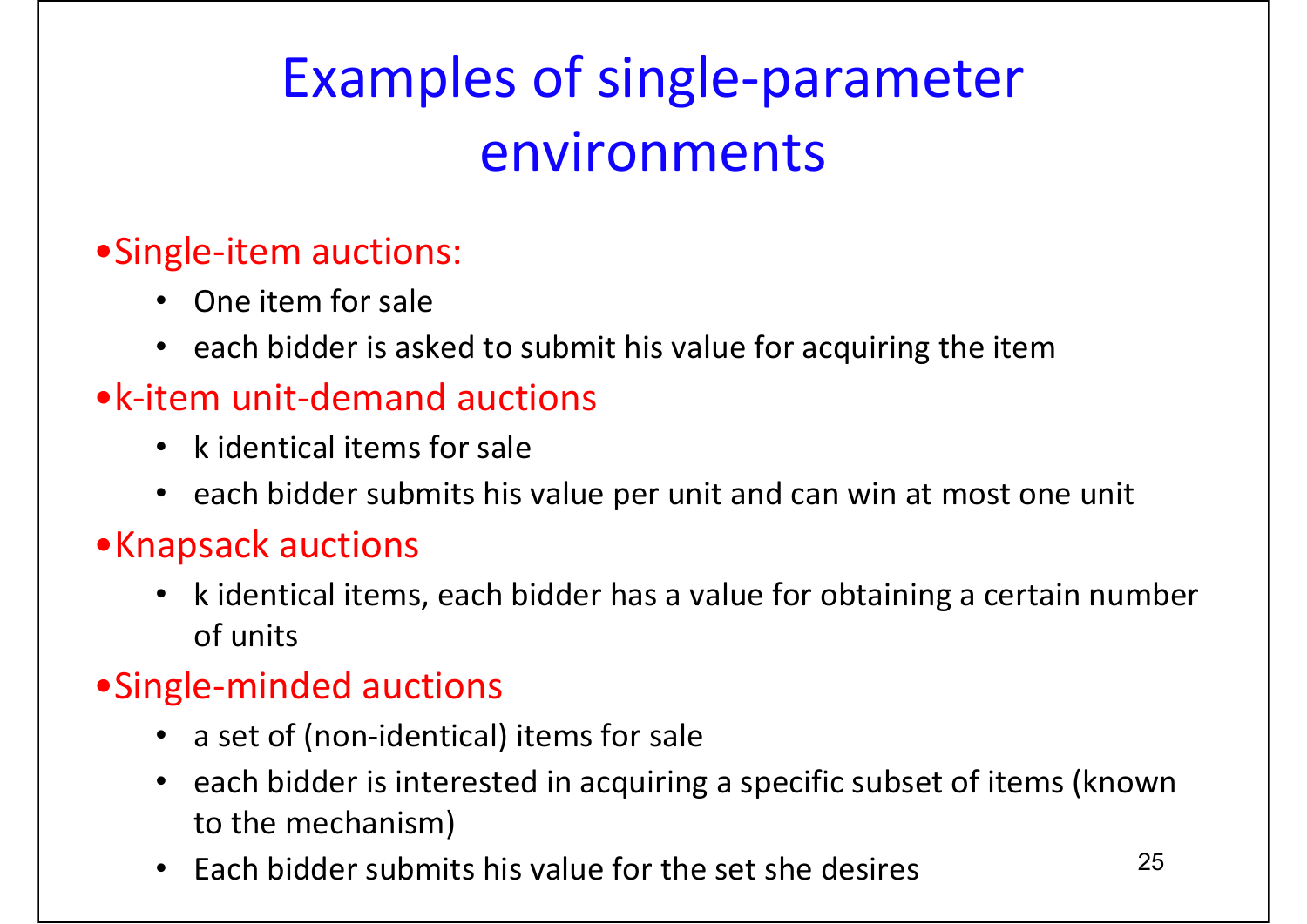# Examples of single‐parameter environments

#### •Sponsored search auctions

- multiple advertising slots available, arranged from top to bottom
- each bidder interested in acquiring as high <sup>a</sup> slot as possible
- each bidder submits his value per click

#### •Public project mechanisms

- deciding whether to build <sup>a</sup> public project (e.g., <sup>a</sup> park)
- each bidder submits his value for having the project built

In all these settings, we can have multiple winners in the auction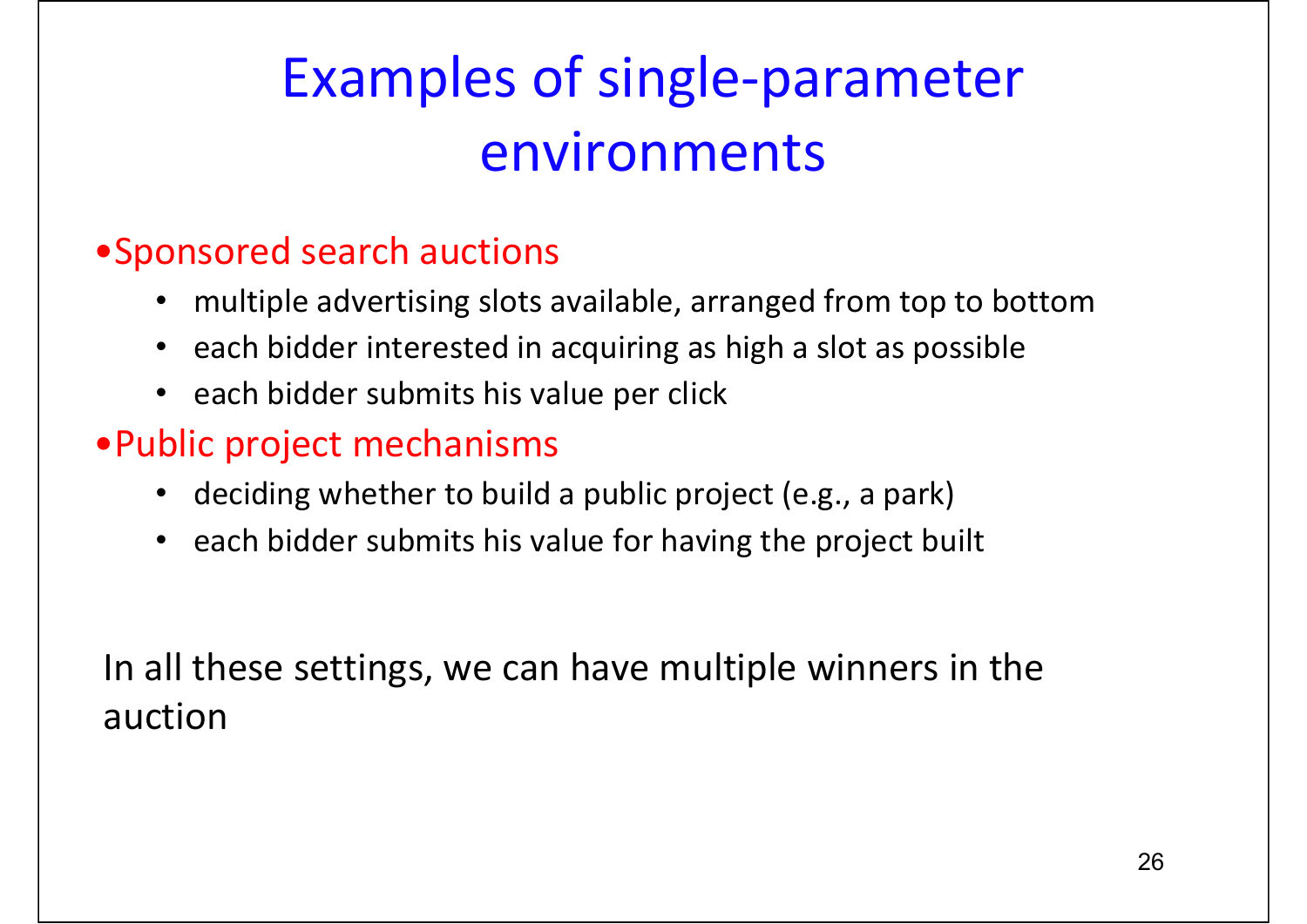### Some Notation

- •Suppose we have <sup>n</sup> players
- •Let  $v_i$  be the parameter that is private information to player i
	- -- Usually v<sub>i</sub> corresponds to value per unit, or value obtained at the desirable outcome, or maximum amount willing to pay (dependent on the context)

General form of direct‐revelation mechanisms for single‐ parameter problems:

•Input: The bidding vector  $\mathbf{b} = (b_1, ..., b_n)$  by the players

- each b<sub>i</sub> may differ from v<sub>i</sub>
- •Allocation rule: Choose an allocation  $\mathbf{x}(\mathbf{b}) = (x_1(\mathbf{b}), x_2(\mathbf{b}),..., x_n(\mathbf{b}))$ 
	- x<sub>i</sub>(b) = number of units received by pl. i or more generally the decision on what is allocated to i
- •Payment rule:  $p(b) = (p_1(b), p_2(b),..., p_n(b))$ 
	- $p_i(\mathbf{b}) =$  payment for bidder i 27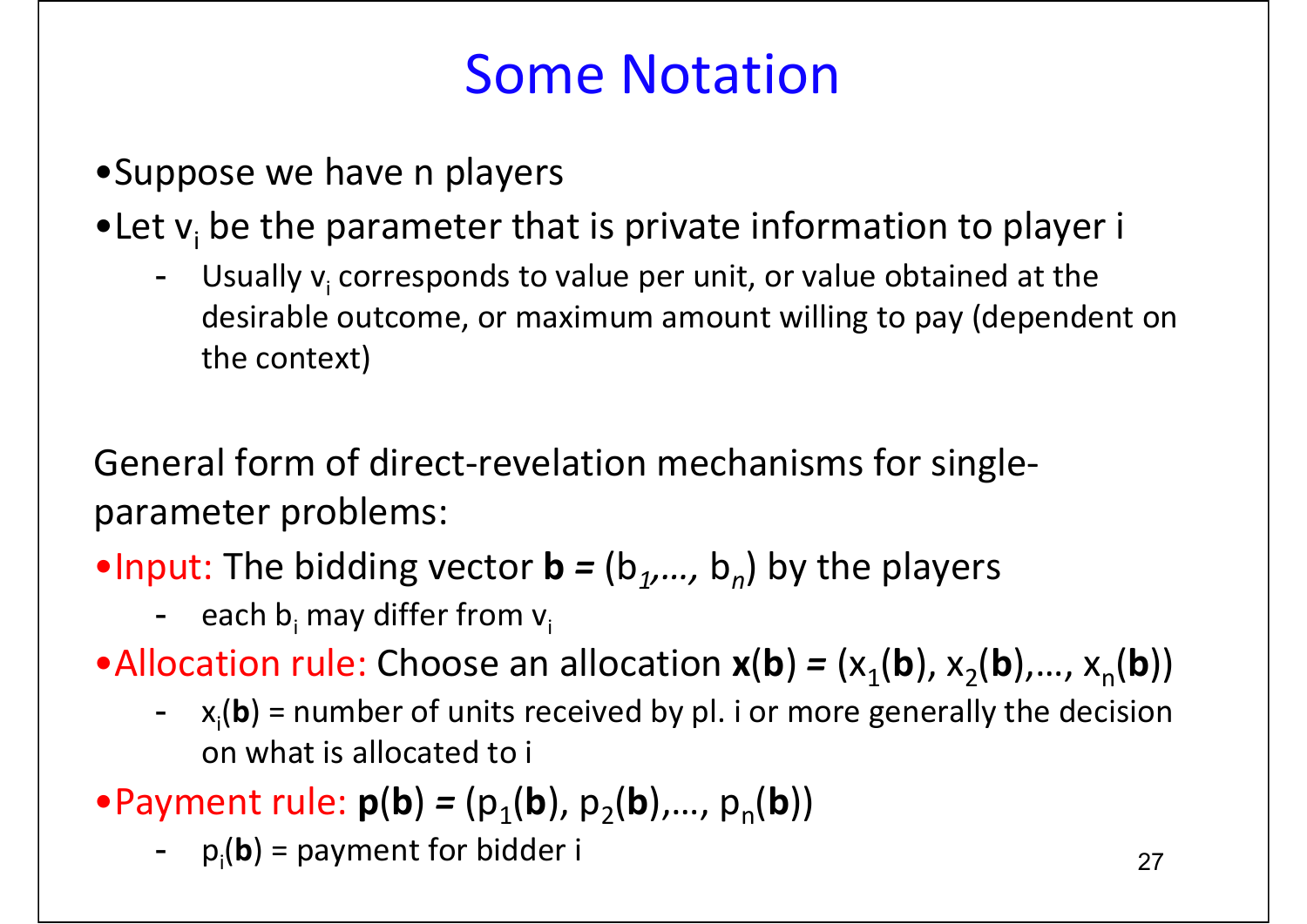### Some Notation

•We will use (**<sup>x</sup>**, **p**) to refer to <sup>a</sup> mechanism with allocation function **<sup>x</sup>**, and payment function **p**

•Final utility of bidder i in <sup>a</sup> mechanism M <sup>=</sup> (**<sup>x</sup>**, **p**):

- --  $u_i$ (**b**) =  $v_i x_i$ (**b**) -  $p_i$ (**b**)
- -Quasi‐linear form of utility functions
- $\bullet$  For simplicity, we often write (x<sub>1</sub>, x<sub>2</sub>,..., x<sub>n</sub>) instead of (x<sub>1</sub>(**b**),  $x_2(b),..., x_n(b))$
- •We focus on mechanisms that satisfy Individual Rationality:
	- -If a bidder i is a non-winner  $(x_i(b) = 0)$ , then  $p_i(b) = 0$
	- -For winners, the payment rule satisfies  $p_i(\mathbf{b}) \in [0, b_i x_i(\mathbf{b})]$  for every bidding vector **b** and every i
	- - The auctioneer can never ask <sup>a</sup> bidder for <sup>a</sup> payment higher than her declared total value for what she won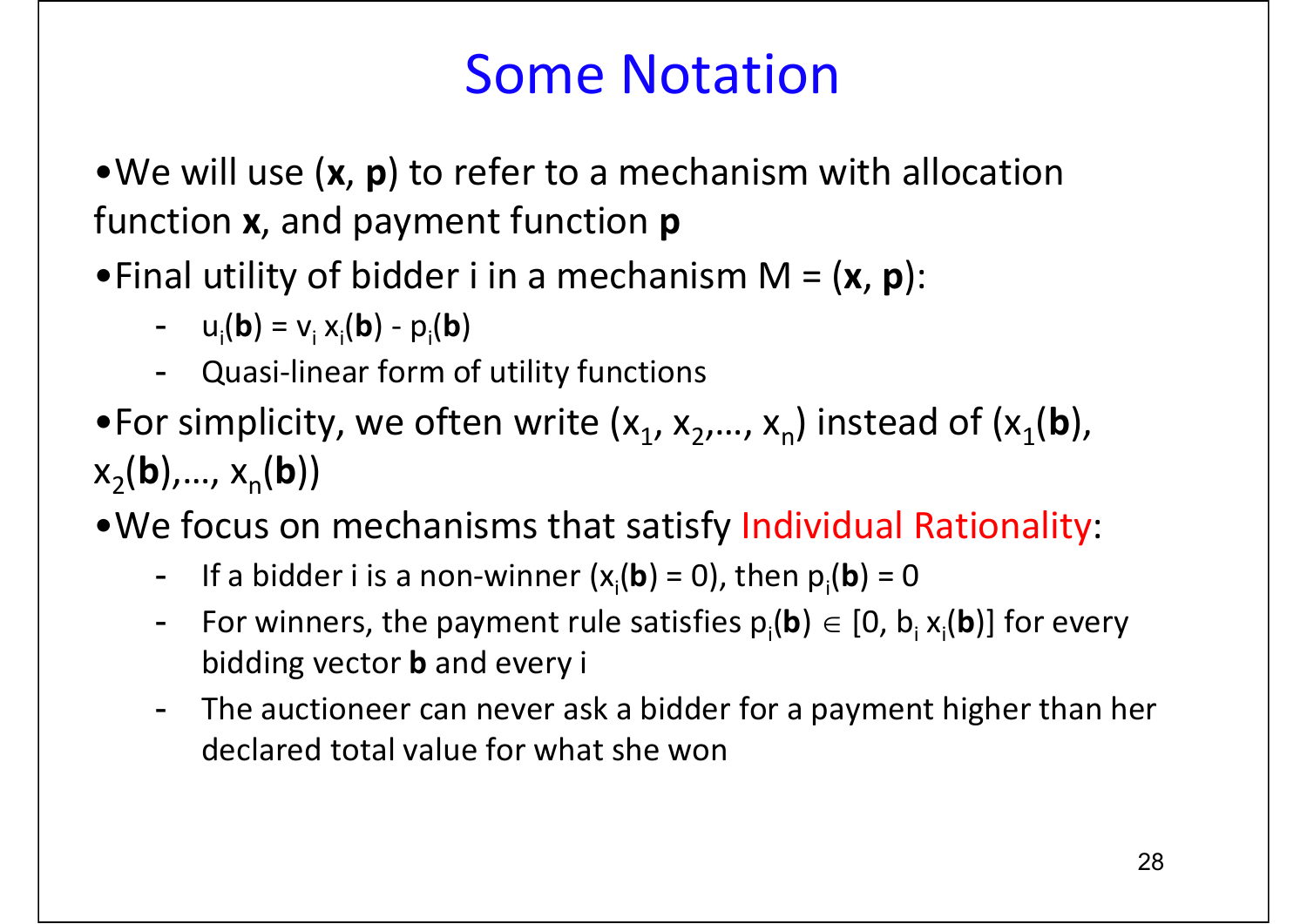# Examples of single‐parameter environments

#### Describing the feasible allocations •Single‐item auctions:

•  $x_i \in \{0, 1\}$  for every i, and  $\sum_i x_i = 1$ 

#### •k‐item unit‐demand auctions

- k identical items for sale
- $x_i \in \{0, 1\}, \Sigma_i x_i \le k$

#### •Knapsack auctions

- k identical items for sale
- For each bidder, demand of  $w_i$  units
- $x_i \in \{0, 1\}$  for every i,  $\sum_i w_i x_i$  <= k

#### •Public project mechanisms

- Deciding whether to build <sup>a</sup> public project (e.g., <sup>a</sup> park)
- Only 2 feasible allocations: (0, 0, ..., 0) or (1, 1, ..., 1)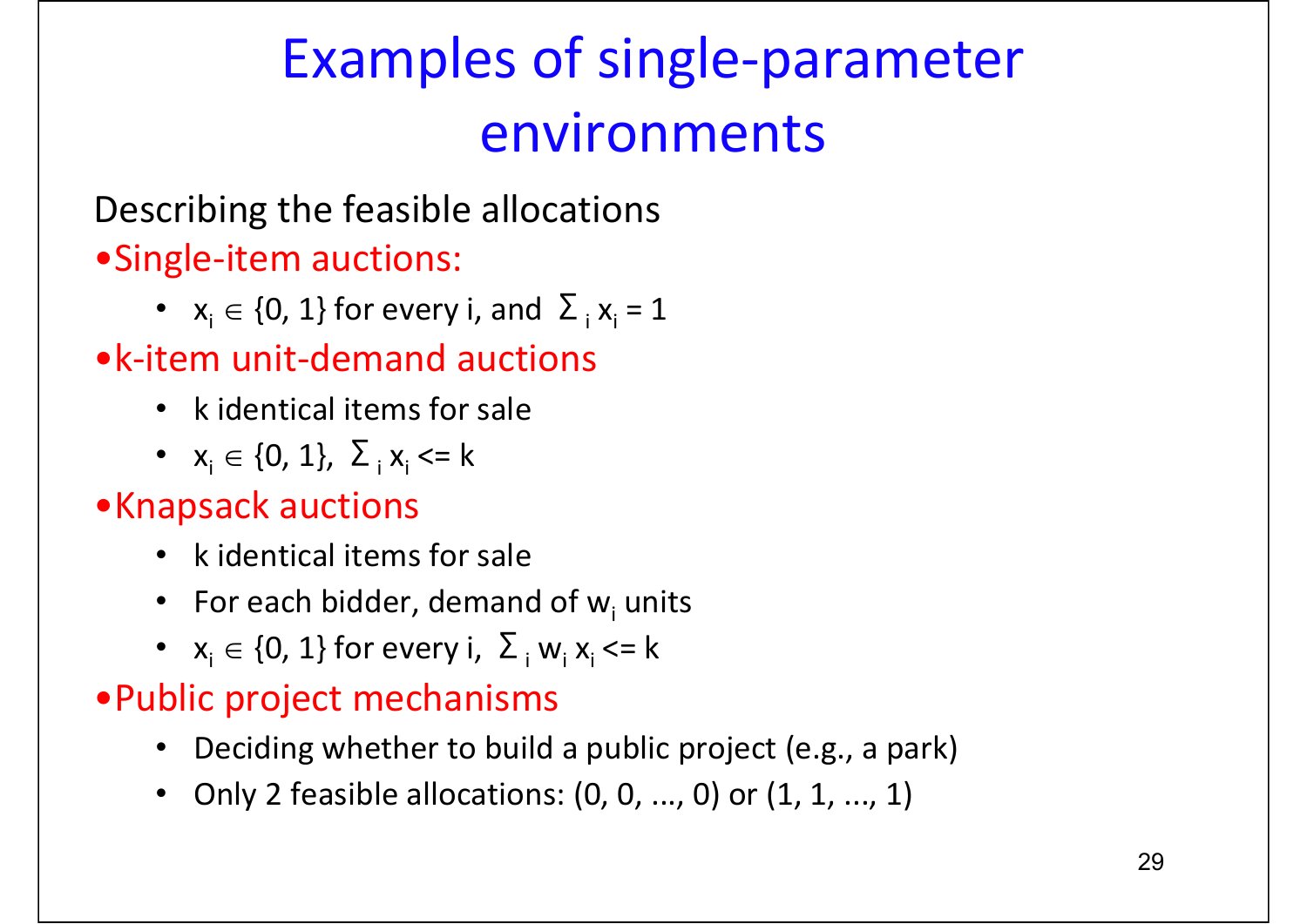### Allocation rules and truthful mechanisms

- •Can we understand how to derive truthful mechanisms?
- •Actually, we can rephrase this as:
	- Suppose we are given an allocation rule **<sup>x</sup>**
	- Can we tell if **<sup>x</sup>** can be combined with <sup>a</sup> pricing rule **p**, so that (**<sup>x</sup>**, **p**) is <sup>a</sup> truthful mechanism?
- •This would allow us to focus only on designing the allocation algorithm appropriately
- •Consider the single‐item auction
	- Allocation rule 1: Give the item to the highest bidder
	- Allocation rule 2: Give the item to the 2<sup>nd</sup> highest bidder
- •For rule 1, we have seen how to turn it into <sup>a</sup> truthful mechanism (Vickrey auction)
- •For rule 2?
	- We have not seen how to do this, but we have also not proved that it cannot be done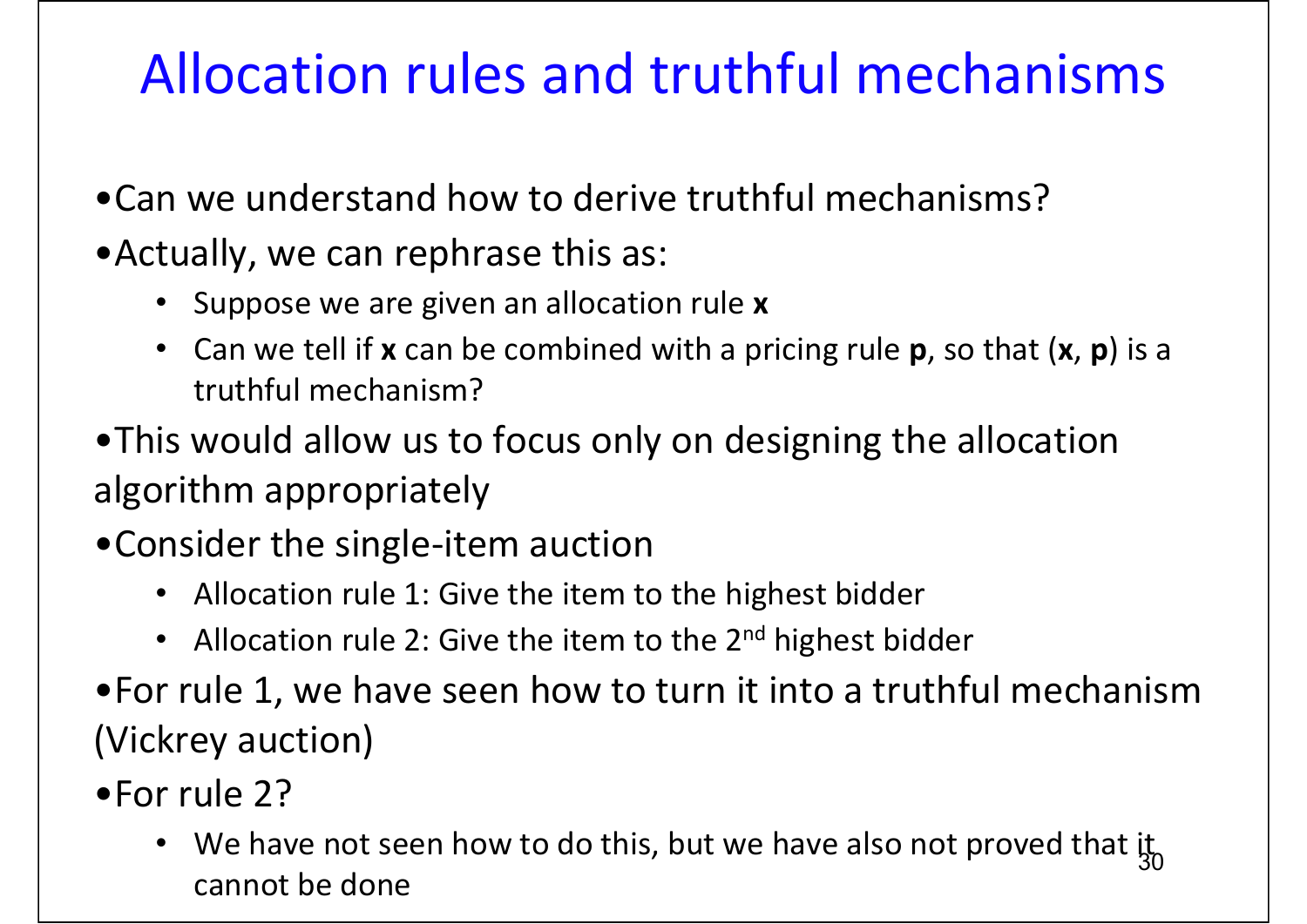### Allocation rules and truthful mechanisms

- •Consider a mechanism with allocation rule **<sup>x</sup>**
- •Fix a player i, and fix a profile **b**<sub>-i</sub> for the other players
- •Allocation to player i at a profile  $\mathbf{b}$  = (z,  $\mathbf{b}_{\text{-}i}$ ) is given by  $\mathsf{x}_{\text{i}}(\mathbf{b})$
- •Keeping **b**<sub>i</sub> fixed, we can view the allocation to player i as a function of his bid
	- $x_i = x_i(z, b_{-i})$ , if bidder i bids z

• Definition: An allocation rule is monotone if for every bidder i, and every profile **b**<sub>-i</sub>, the allocation x<sub>i</sub>(z, **b**<sub>-i</sub>) to i is non-decreasing in z

•I.e., bidding higher can only get you more stuff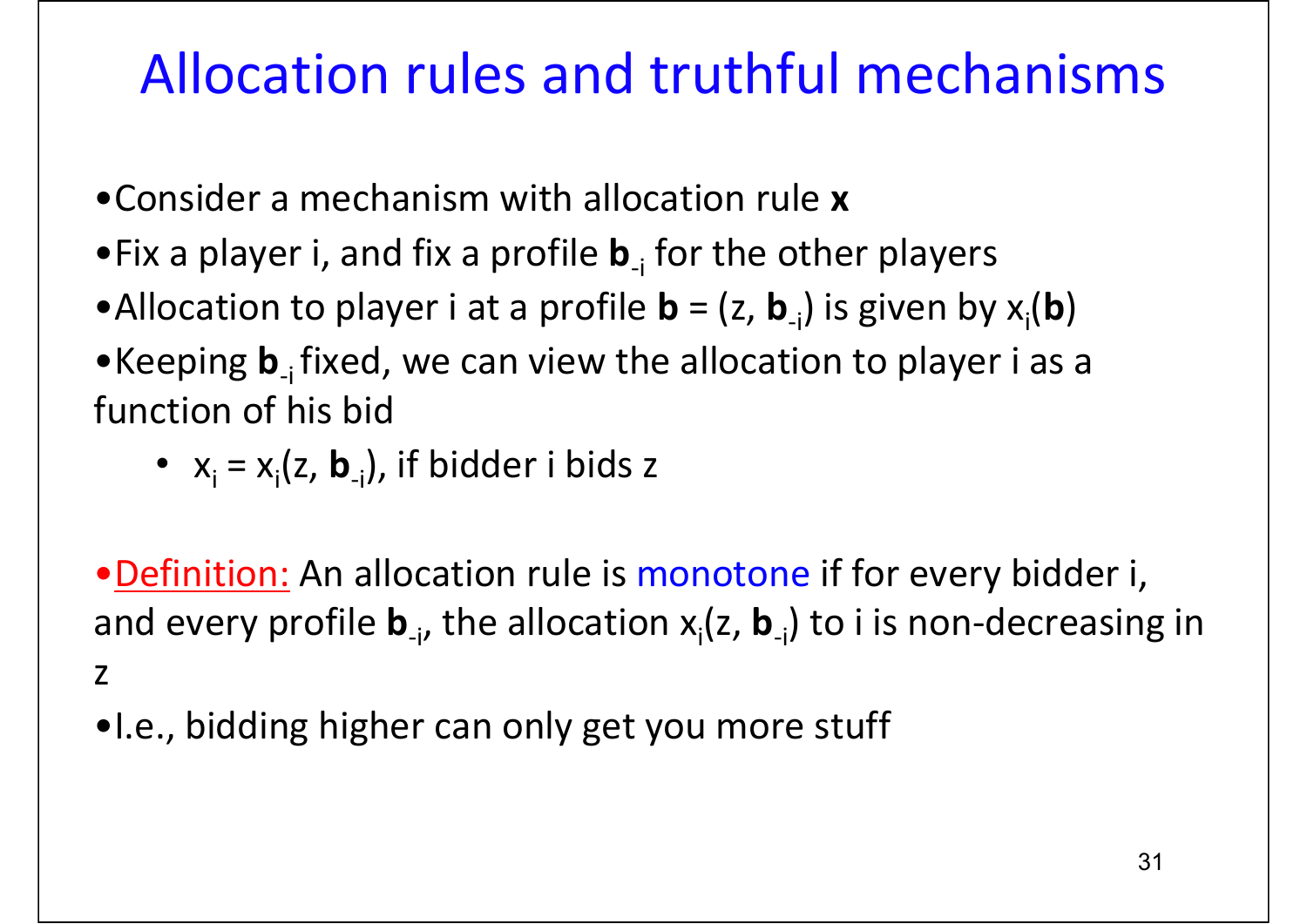### Monotonicity of allocation rules

Examples

- •Back to the single‐item auction
- •The allocation rule that gives the item to the highest bidder is monotone
	- If <sup>a</sup> bidder wins at profile **b**, she continues to be <sup>a</sup> winner if she raises her own bid (keeping **b**‐<sup>i</sup> fixed)
	- $\bullet$ • If she was not a winner at **b**, then by raising her bid, she will either remain <sup>a</sup> non‐winner or she will become <sup>a</sup> winner
- $\bullet$ The allocation rule that gives the item to the 2<sup>nd</sup> highest bidder is not monotone
	- If I am <sup>a</sup> winner and raise my bid, I may become the highest bidder and will stop being <sup>a</sup> winner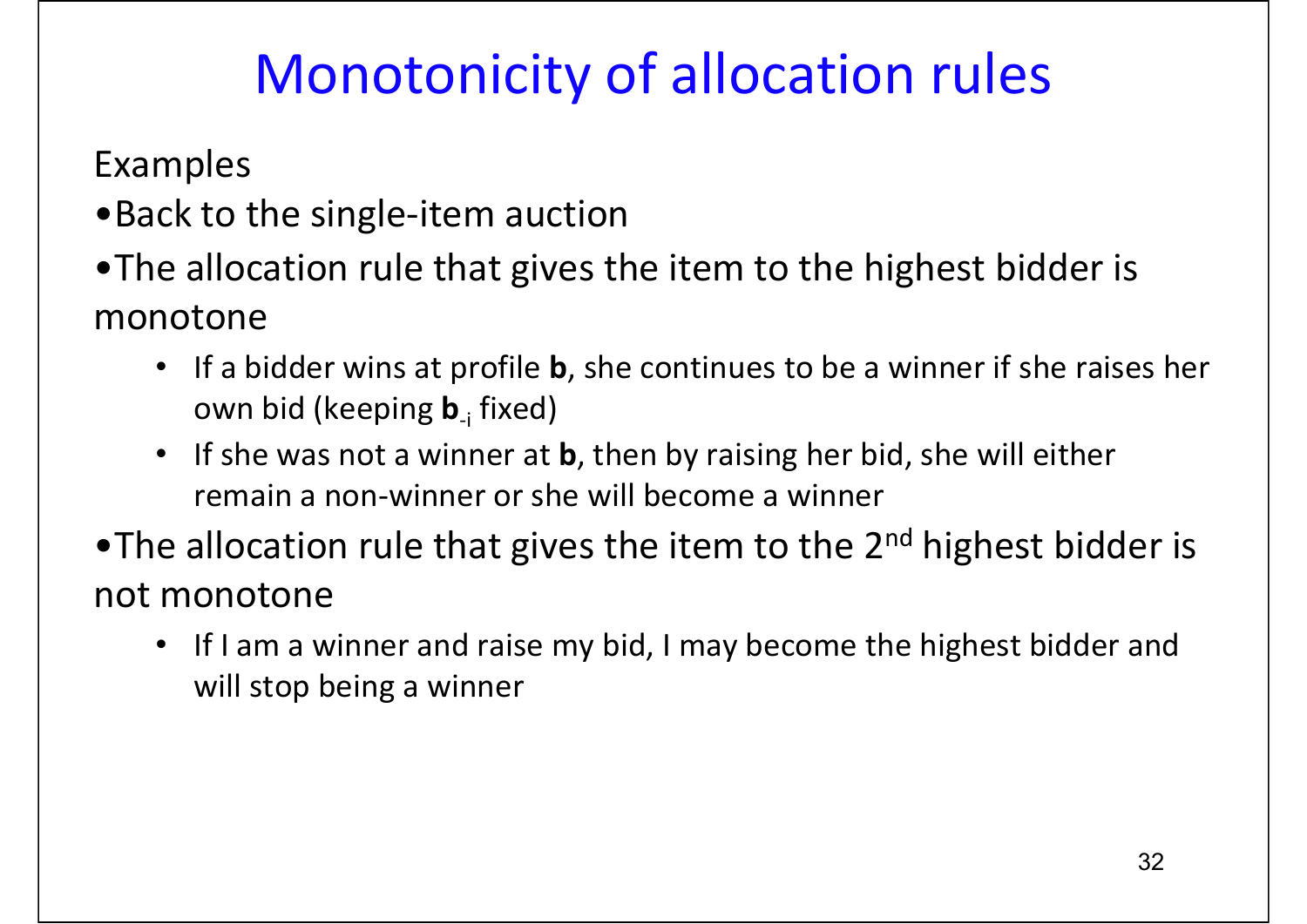[Myerson '81]

- •Theorem: For every single‐parameter environment,
	- - An allocation rule **<sup>x</sup>** can be turned into <sup>a</sup> truthful mechanism if and only if it is monotone
	- - If **<sup>x</sup>** is monotone, then there is <sup>a</sup> unique payment rule **p**, so that (**<sup>x</sup>**, **p**) is a truthful mechanism
		- -- Subject to the constraint that if  $b_i = 0$ , then  $p_i = 0$
- •One of the classic results in mechanism design

•In fact, in many cases we can also compute the payments by <sup>a</sup> simple formula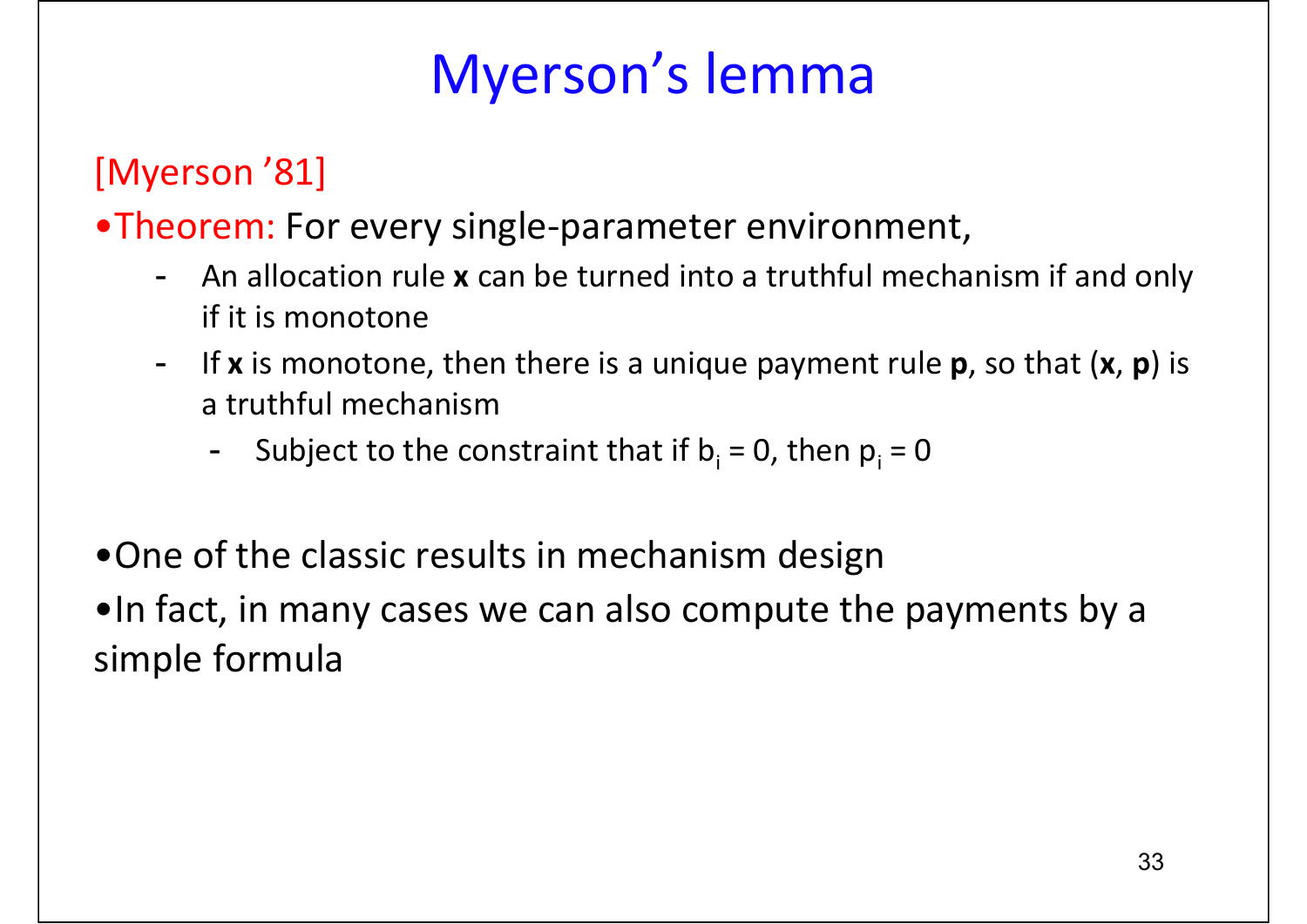•Allocation rule **<sup>x</sup>** is truthful => Allocation rule **<sup>x</sup>** is monotone: forall z, y, (**x**(z) – **<sup>x</sup>**(y))(z – y) ≥ 0 If  $z$  is the true value:

$$
\boldsymbol{x}(z) \cdot z - \boldsymbol{p}(z) \ge \boldsymbol{x}(y) \cdot z - \boldsymbol{p}(y) \tag{1}
$$

If  $y$  is the true value:

$$
\boldsymbol{x}(y) \cdot y - \boldsymbol{p}(y) \ge \boldsymbol{x}(z) \cdot y - \boldsymbol{p}(z) \tag{2}
$$

Summing up  $(1)$  and  $(2)$ :

$$
\boldsymbol{x}(z) \cdot z + \boldsymbol{x}(y) \cdot y \ge \boldsymbol{x}(y) \cdot z + \boldsymbol{x}(z) \cdot y \Leftrightarrow \n(\boldsymbol{x}(z) - \boldsymbol{x}(y)) \cdot z \ge (\boldsymbol{x}(z) - \boldsymbol{x}(y)) \cdot y \Leftrightarrow \n(\boldsymbol{x}(z) - \boldsymbol{x}(y)) \cdot (z - y) \ge 0
$$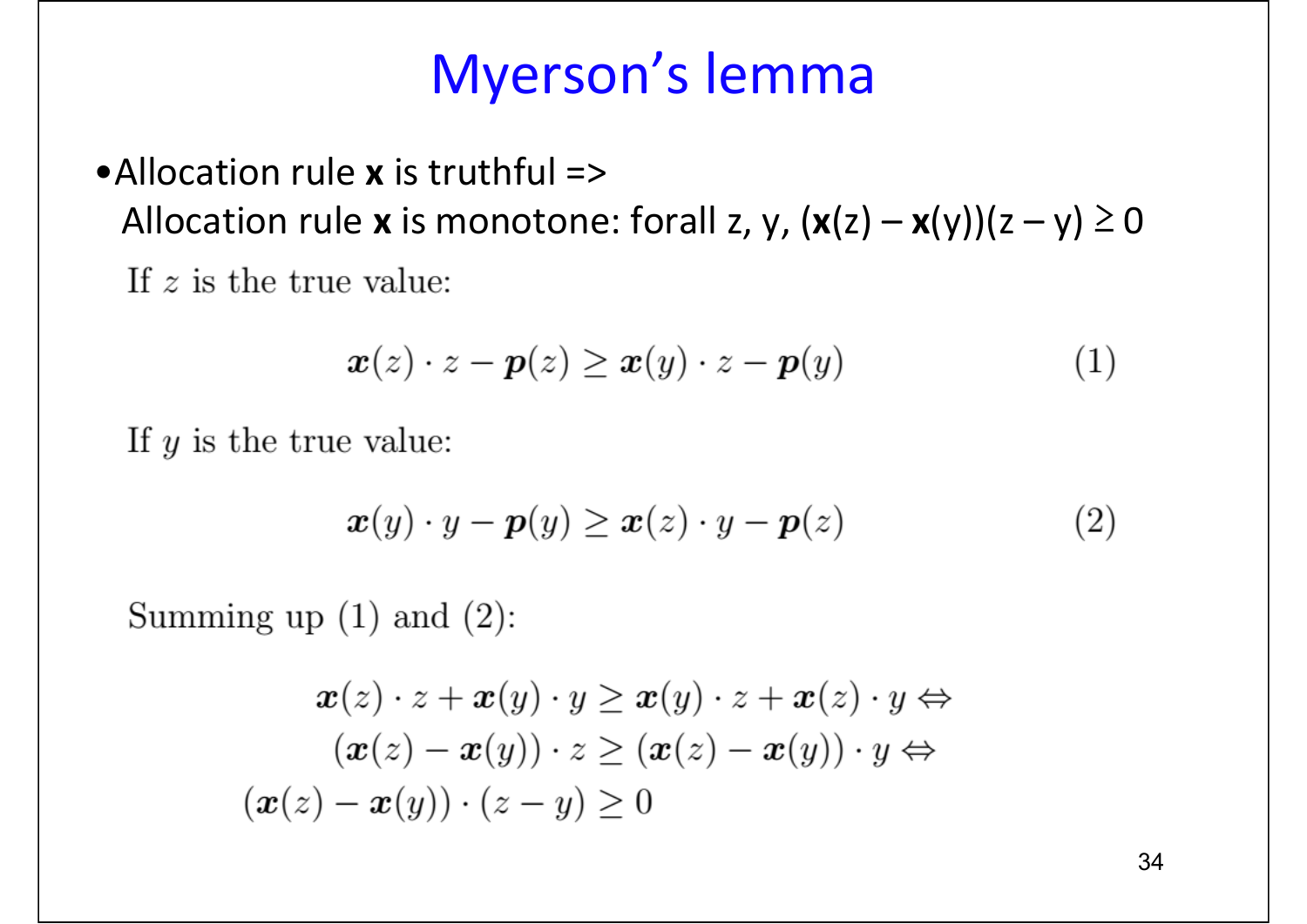### Myerson's lemma and payment formula

•For the payment rule, we need to look for each bidder at the allocation function x<sub>i</sub>(z, **b**<sub>-i</sub>)

•For the single‐item truthful auction:

• Fix  $\mathbf{b}_{\mathsf{-i}}$  and let  $\mathsf{b}^*$  = max $\mathsf{a}_{\mathsf{j}\neq\mathsf{i}}$   $\mathsf{b}_{\mathsf{j}}$ 



•For any fixed **b**‐i, the allocation function is piecewise linear with 1 jump

•The Vickrey payment is precisely the value at which the jump happens

•The jump changes the allocation from 0 to 1 unit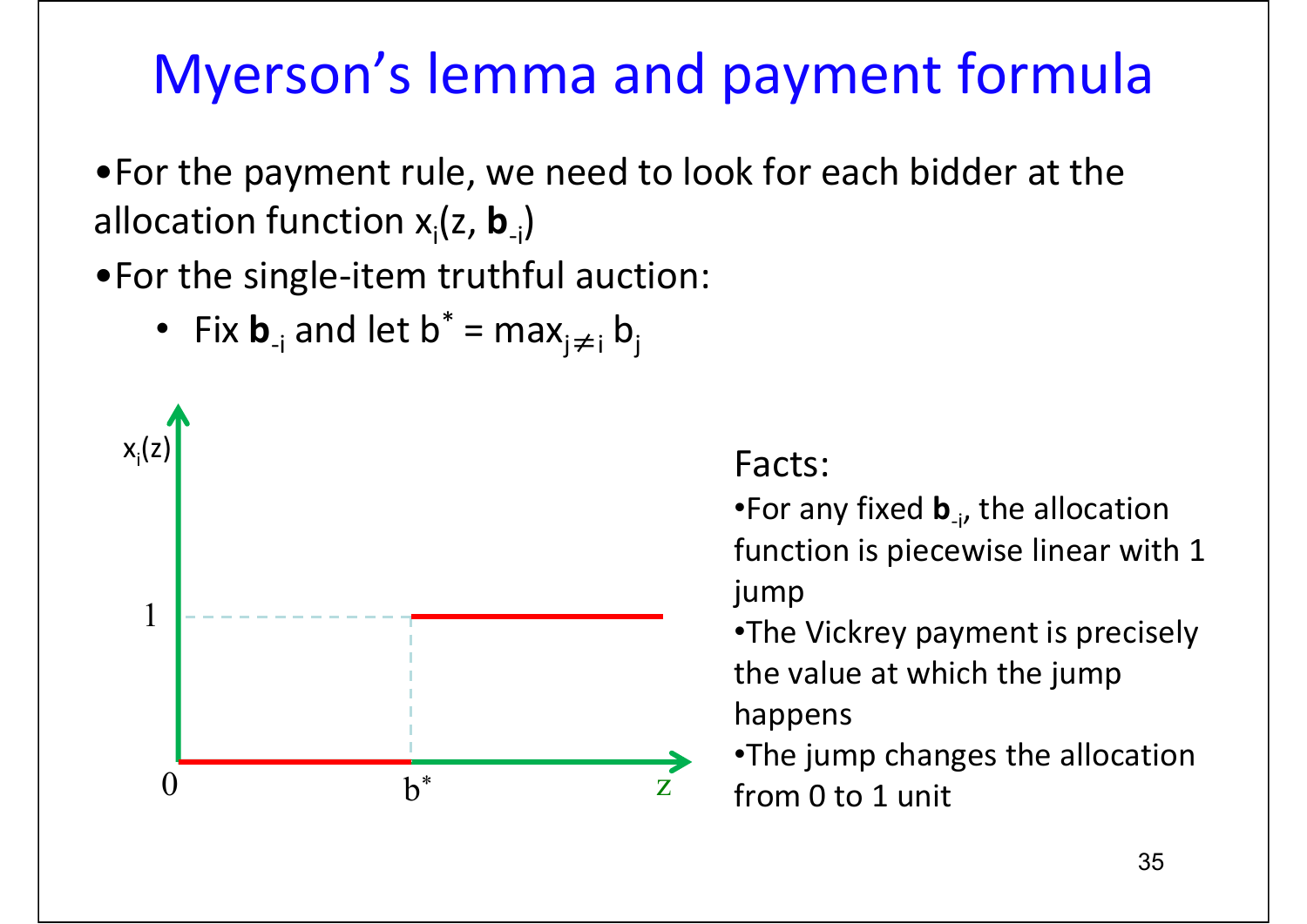### Myerson's lemma and payment formula

For most scenarios of interest

- •The allocation is piecewise linear with multiple jumps
- •The jump determines how many extra units the bidder wins



- •Suppose bidder i bids  $b_i$
- •Look at the jumps of  $x_i(z, b_{-i})$  in the interval [0, b<sub>i</sub>]
- •Suppose we have k jumps
- •Jump at  $z_1$ : w<sub>1</sub>
- •Jump at  $z_2$ :  $w_2 - w_1$
- •Jump at  $z_3$ :  $w_3 - w_2$
- •...
- •Jump at  $z_k$ :  $w_k - w_{k-1}$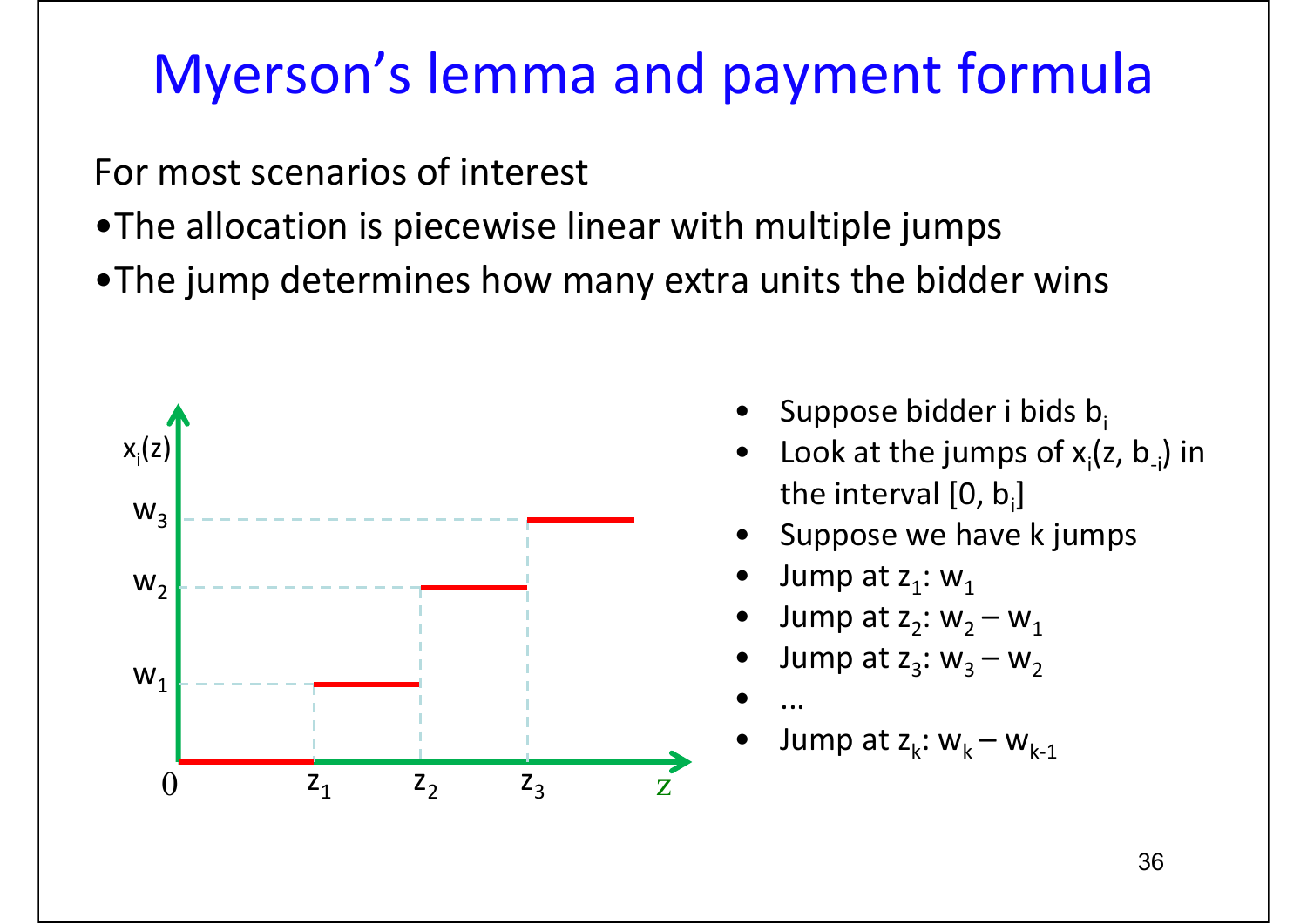### Myerson's lemma and payment formula

For most scenarios of interest

- •The allocation is piecewise linear with multiple jumps
- •The jump determines how many extra units the bidder wins



#### Payment formula

- •For each bidder i at <sup>a</sup> profile b, find all the jump points within [0,  $b_i$
- $\bullet$   $p_i(b) = \sum_i z_i \cdot [jump \atop i]$ = $= \sum_{i} z_{i} \cdot [w_{i} - w_{i-1}]$

•The formula can also be generalized for monotone but not piecewise linear functions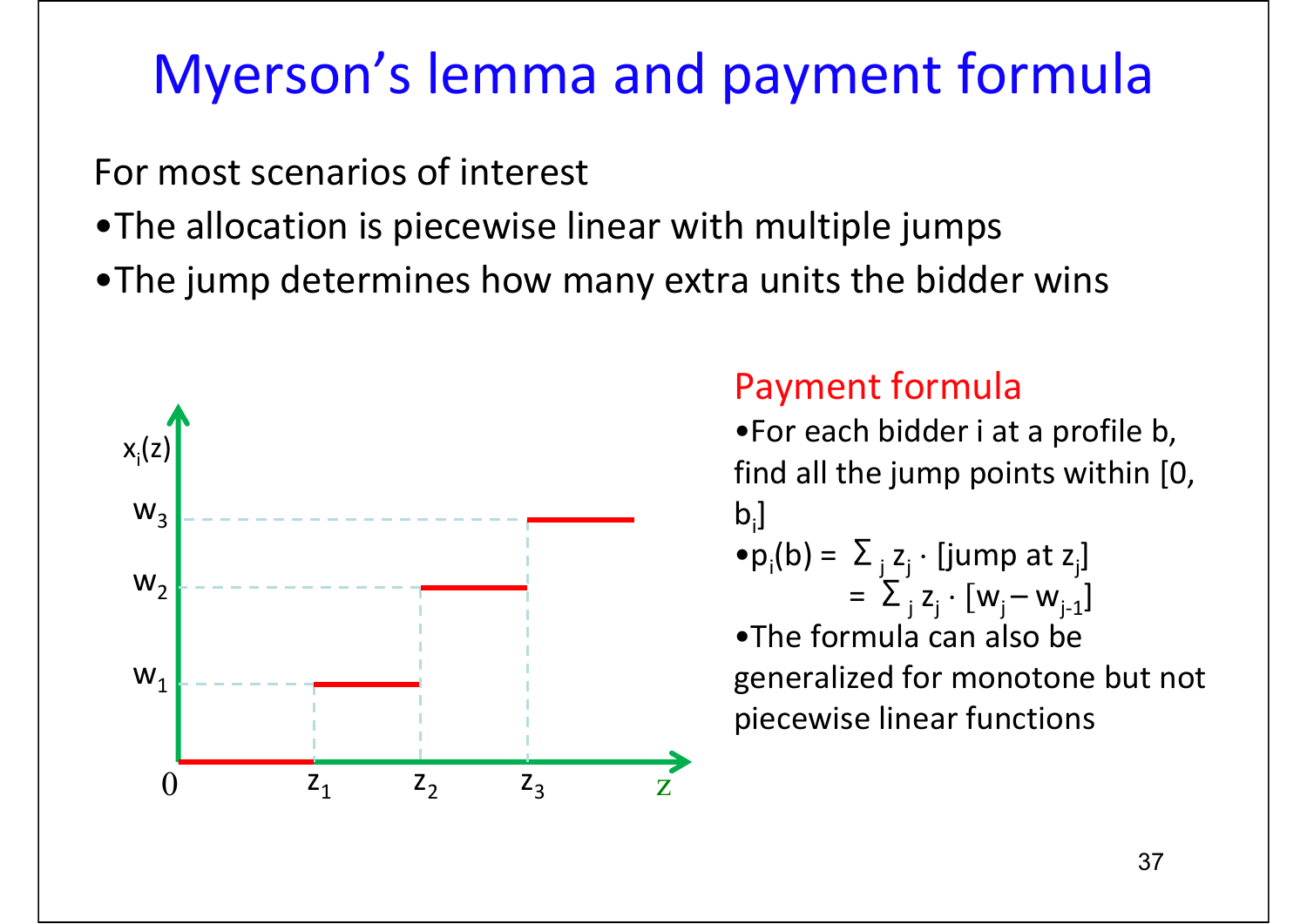#### •Allocation rule **<sup>x</sup>** is truthful (and thus, monotone) => find appropriate payments **p**

If  $z$  is the true value:

$$
\boldsymbol{x}(z) \cdot z - \boldsymbol{p}(z) \ge \boldsymbol{x}(y) \cdot z - \boldsymbol{p}(y) \tag{1}
$$

If  $y$  is the true value:

$$
\boldsymbol{x}(y) \cdot y - \boldsymbol{p}(y) \ge \boldsymbol{x}(z) \cdot y - \boldsymbol{p}(z) \tag{2}
$$

Combining  $(1)$  and  $(2)$ , we get:

$$
z(\boldsymbol{x}(z)-\boldsymbol{x}(y)) \leq \boldsymbol{p}(y)-\boldsymbol{p}(z) \leq y(\boldsymbol{x}(z)-\boldsymbol{x}(y))
$$

Assuming that  $y$  tends to  $z$  from above, in the limit, we get:

$$
\boldsymbol{p}'(z) = z \cdot \boldsymbol{x}'(z) \tag{3}
$$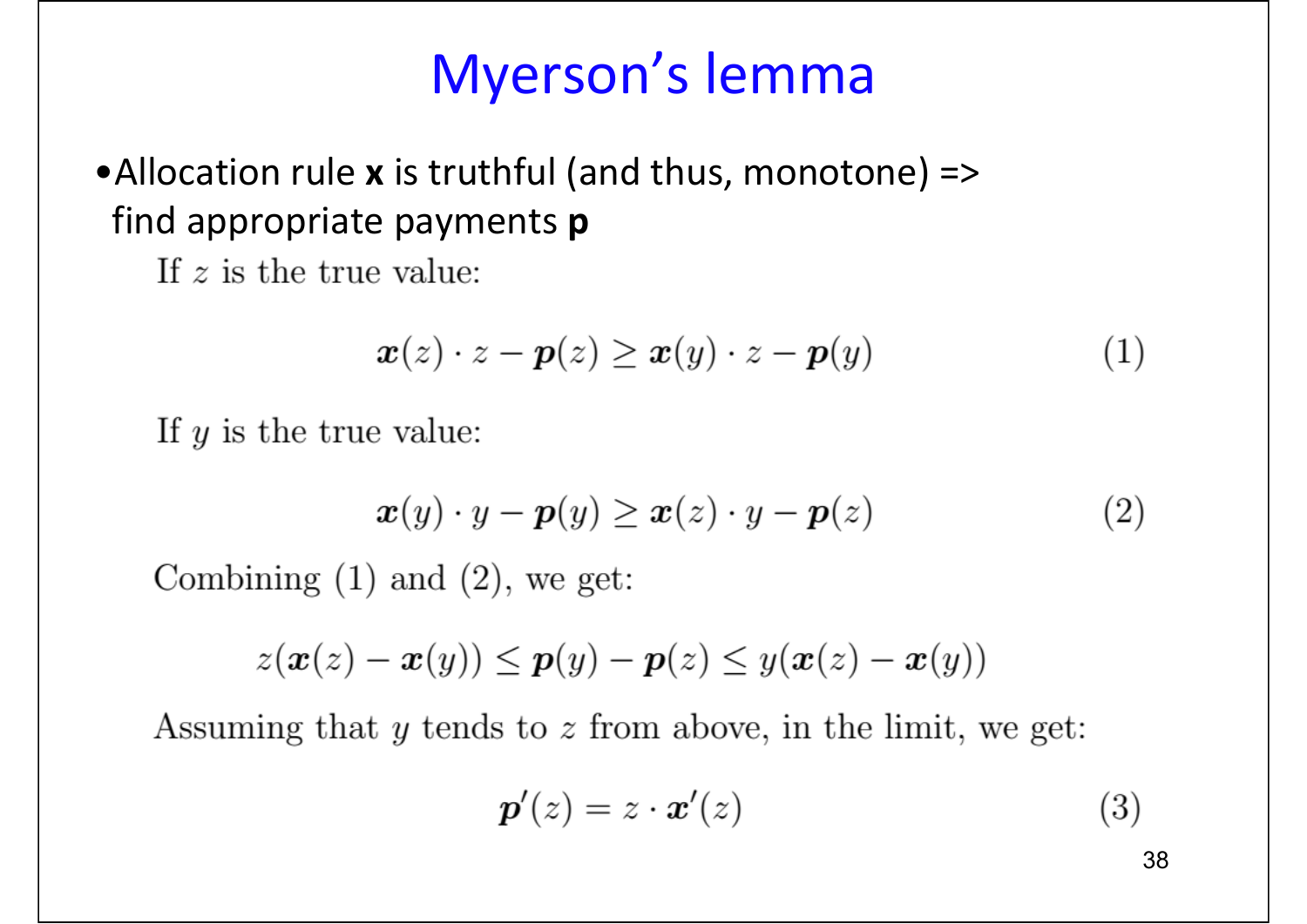•Allocation rule **<sup>x</sup>** is truthful (and thus, monotone) => find appropriate payments **p**

$$
\boldsymbol{p}'(z) = z \cdot \boldsymbol{x}'(z) \tag{3}
$$

We assume  $p(0) = 0$  (normalization) and solve (3):

$$
\boldsymbol{p}_i(b_i,\boldsymbol{b}_{-i})=\int_0^{b_i}z\cdot\boldsymbol{x}_i'(z,\boldsymbol{b}_{-i})dz=b_i\cdot\boldsymbol{x}_i(b_i,\boldsymbol{b}_{-i})-\int_0^{b_i}\boldsymbol{x}_i(z,\boldsymbol{b}_{-i})dz
$$

$$
\boldsymbol{p}_i(b_i,\boldsymbol{b}_{-i})=b_i\cdot \boldsymbol{x}_i(b_i,\boldsymbol{b}_{-i})-\int_0^{b_i}\boldsymbol{x}_i(z,\boldsymbol{b}_{-i})dz
$$

*i*'s utility: 
$$
u_i(b_i, \mathbf{b}_{-i}) = (v_i - b_i) \cdot \mathbf{x}_i(b_i, \mathbf{b}_{-i}) + \int_0^{b_i} \mathbf{x}_i(z, \mathbf{b}_{-i}) dz
$$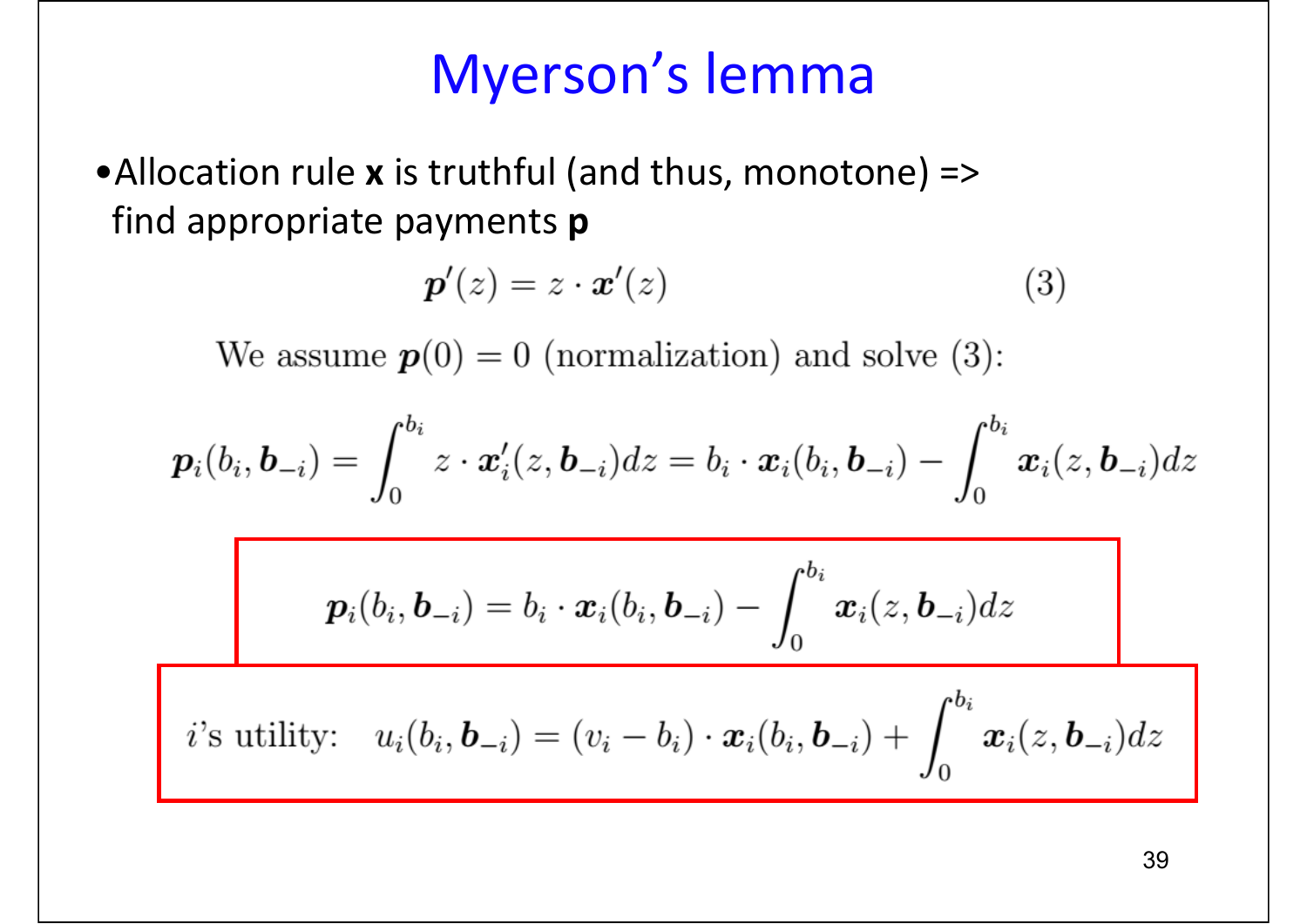#### • Any monotone allocation rule **<sup>x</sup>** is truthful with payments **p**

$$
p_i(b_i, b_{-i}) = b_i \cdot x_i(b_i, b_{-i}) - \int_0^{b_i} x_i(z, b_{-i}) dz
$$
\n*i*'s utility:  $u_i(b_i, b_{-i}) = (v_i - b_i) \cdot x_i(b_i, b_{-i}) + \int_0^{b_i} x_i(z, b_{-i}) dz$ \n  
\n
$$
u_i(t)
$$
\n  
\n
$$
u_i(t)
$$
\n  
\n
$$
u_i(t)
$$
\n  
\n
$$
u_i(t)
$$
\n  
\n
$$
u_i(t)
$$
\n  
\n
$$
u_i(t)
$$
\n  
\n
$$
u_i(t)
$$
\n  
\n
$$
u_i(t)
$$
\n  
\n
$$
u_i(t)
$$
\n  
\n
$$
u_i(t)
$$
\n  
\n
$$
u_i(t)
$$
\n  
\n
$$
u_i(t)
$$
\n  
\n
$$
u_i(t)
$$
\n  
\n
$$
u_i(t)
$$
\n  
\n
$$
u_i(t)
$$
\n  
\n
$$
u_i(t)
$$
\n  
\n
$$
u_i(t)
$$
\n  
\n
$$
u_i(t)
$$
\n  
\n
$$
u_i(t)
$$
\n  
\n
$$
u_i(t)
$$
\n  
\n
$$
u_i(t)
$$
\n  
\n
$$
u_i(t)
$$
\n  
\n
$$
u_i(t)
$$
\n  
\n
$$
u_i(t)
$$
\n  
\n
$$
u_i(t)
$$
\n  
\n
$$
u_i(t)
$$
\n  
\n
$$
u_i(t)
$$
\n  
\n
$$
u_i(t)
$$
\n  
\n
$$
u_i(t)
$$
\n  
\n
$$
u_i(t)
$$
\n  
\n
$$
u_i(t)
$$
\n  
\n
$$
u_i(t)
$$
\n  
\n
$$
u_i(t)
$$
\n  
\n
$$
u_i(t)
$$
\n  
\n
$$
u_i(t)
$$
\n  
\n
$$
u_i(t)
$$
\n  
\n
$$
u_i(t)
$$
\n  
\n
$$
u_i(t)
$$
\n  
\n
$$
u_i(t)
$$
\n  
\n
$$
u_i(t)
$$
\n  
\n<math display="</math>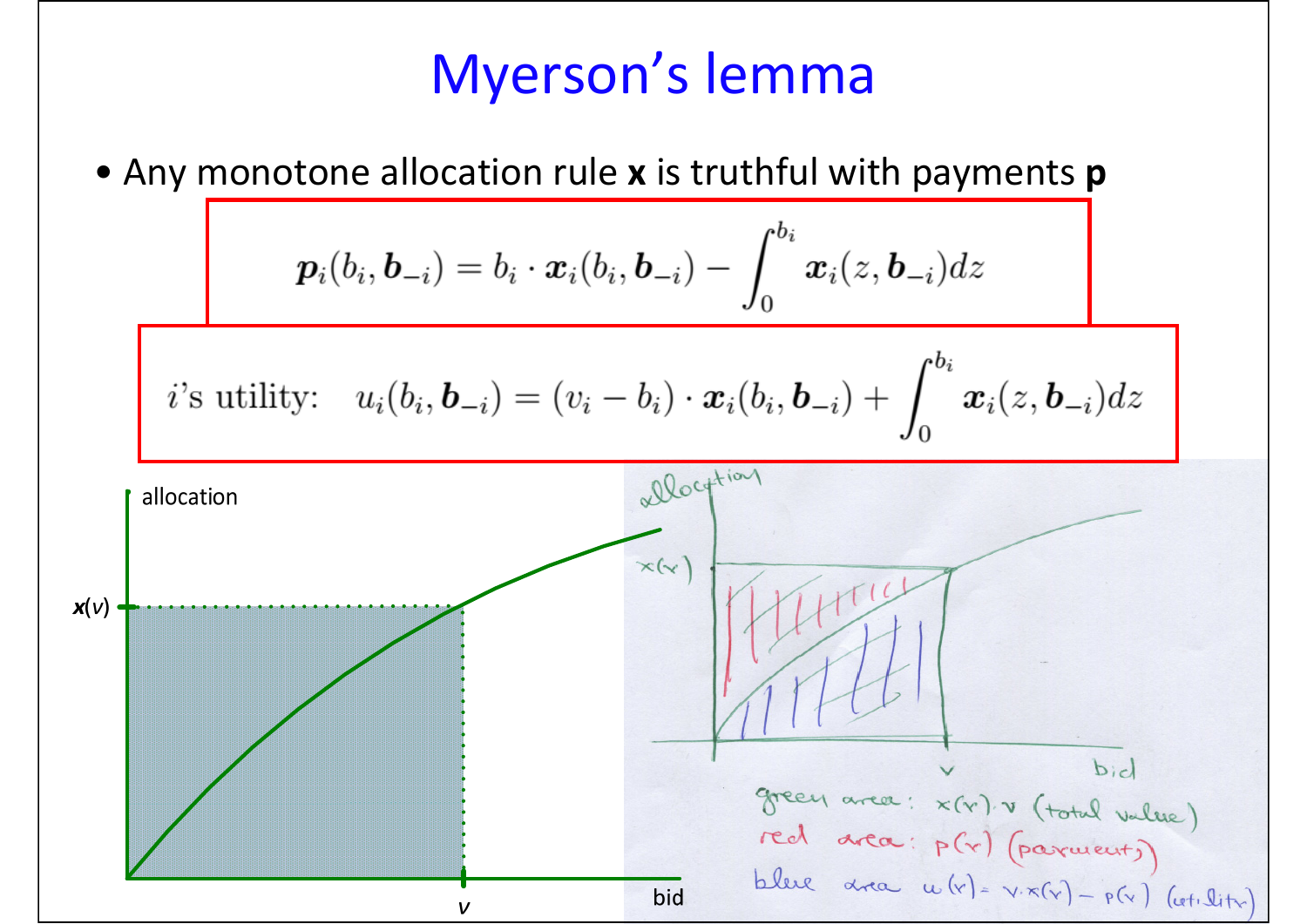• Any monotone allocation rule **<sup>x</sup>** is truthful with payments **p**

*i*'s utility: 
$$
u_i(b_i, \mathbf{b}_{-i}) = (v_i - b_i) \cdot \mathbf{x}_i(b_i, \mathbf{b}_{-i}) + \int_0^{b_i} \mathbf{x}_i(z, \mathbf{b}_{-i}) dz
$$

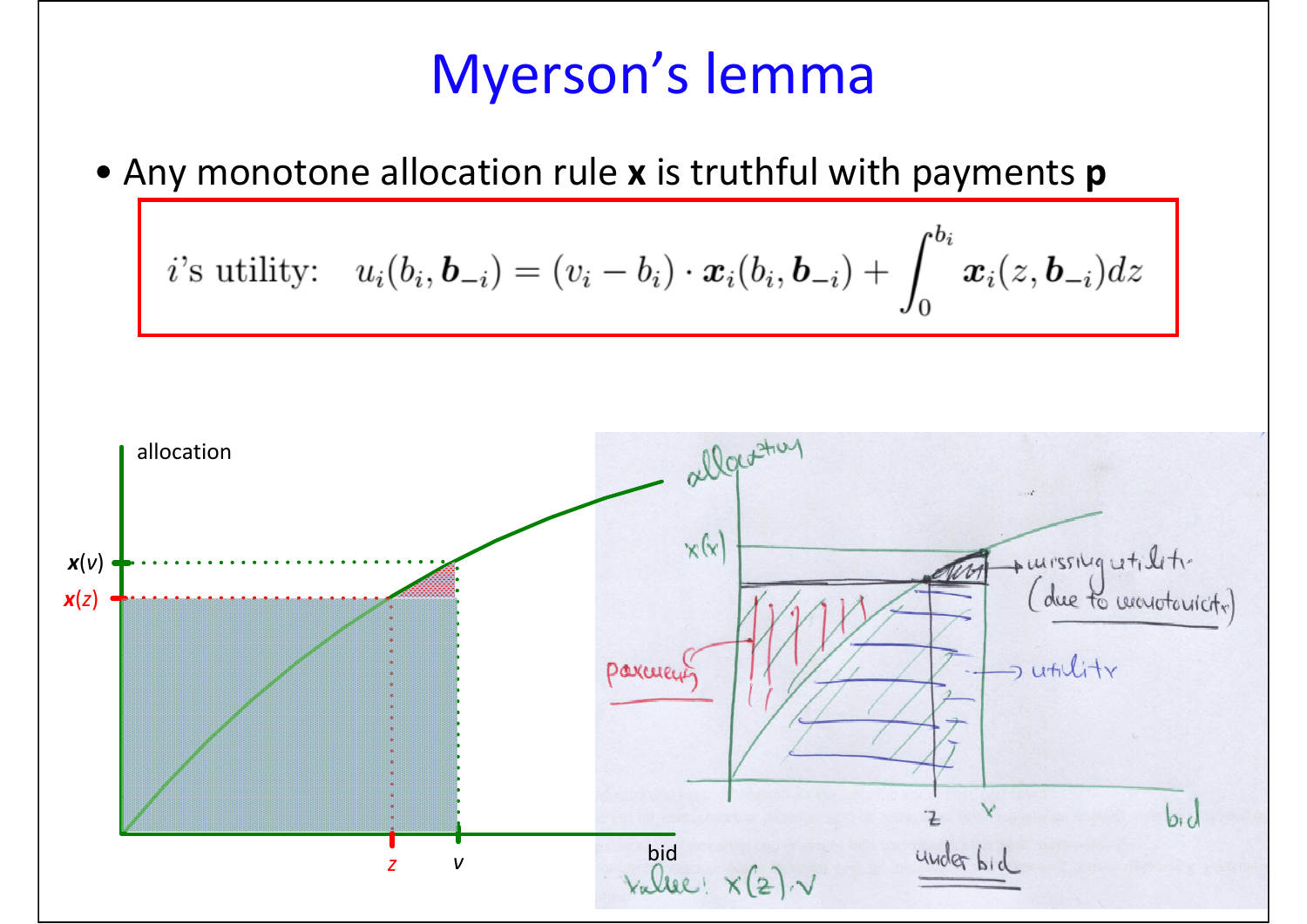• Any monotone allocation rule **<sup>x</sup>** is truthful with payments **p**

*i*'s utility: 
$$
u_i(b_i, \mathbf{b}_{-i}) = (v_i - b_i) \cdot \mathbf{x}_i(b_i, \mathbf{b}_{-i}) + \int_0^{b_i} \mathbf{x}_i(z, \mathbf{b}_{-i}) dz
$$